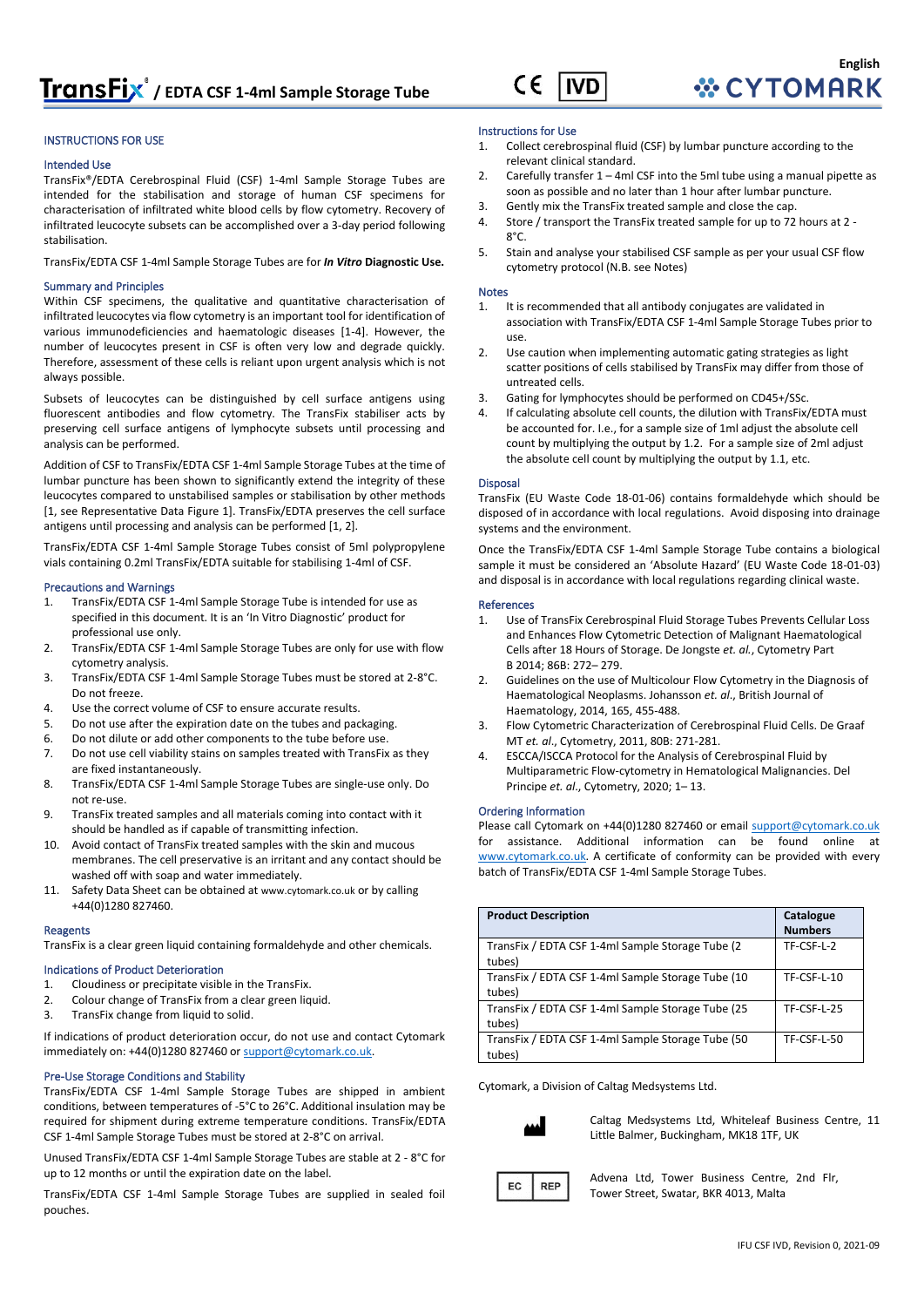# **TransFix**<sup>*o*</sup> / EDTA CSF 1-4ml Sample Storage Tube

REPRESENTATIVE DATA (P-CSF-005 REPORT Length of Stabilisation of CSF Samples treated with TransFix/EDTA (MC009), Caltag Medsystems Ltd 2021– unpublished)

Figure 1 a-e. shows recovery of monocytes, T cell subsets, NK cells and B cells from Mock CSF (Thermo Fisher Scientific MAS-CSF (CSF-MP) spiked with PBMCs) stabilised with TransFix/EDTA, basal RPMI and complete RPMI, and compared to unstabilised Mock CSF (control) at various time points. Data from three replicates for each sample were averaged at each time point. Each replicate was 100µl of sample at approximately 1x10<sup>6</sup> PBMCs/ml, so a total of approximately 100,000 PBMCs per replicate in each tube.





#### Figure 1 b. CD45+CD3+CD8+ T Cells





#### Figure 1 c. CD45+CD3-CD19+CD20+ B Cells

#### Figure 1 d. CD45+CD3-CD56+ NK Cells





**English WCYTOMARK** 

#### $\epsilon$ **IVD**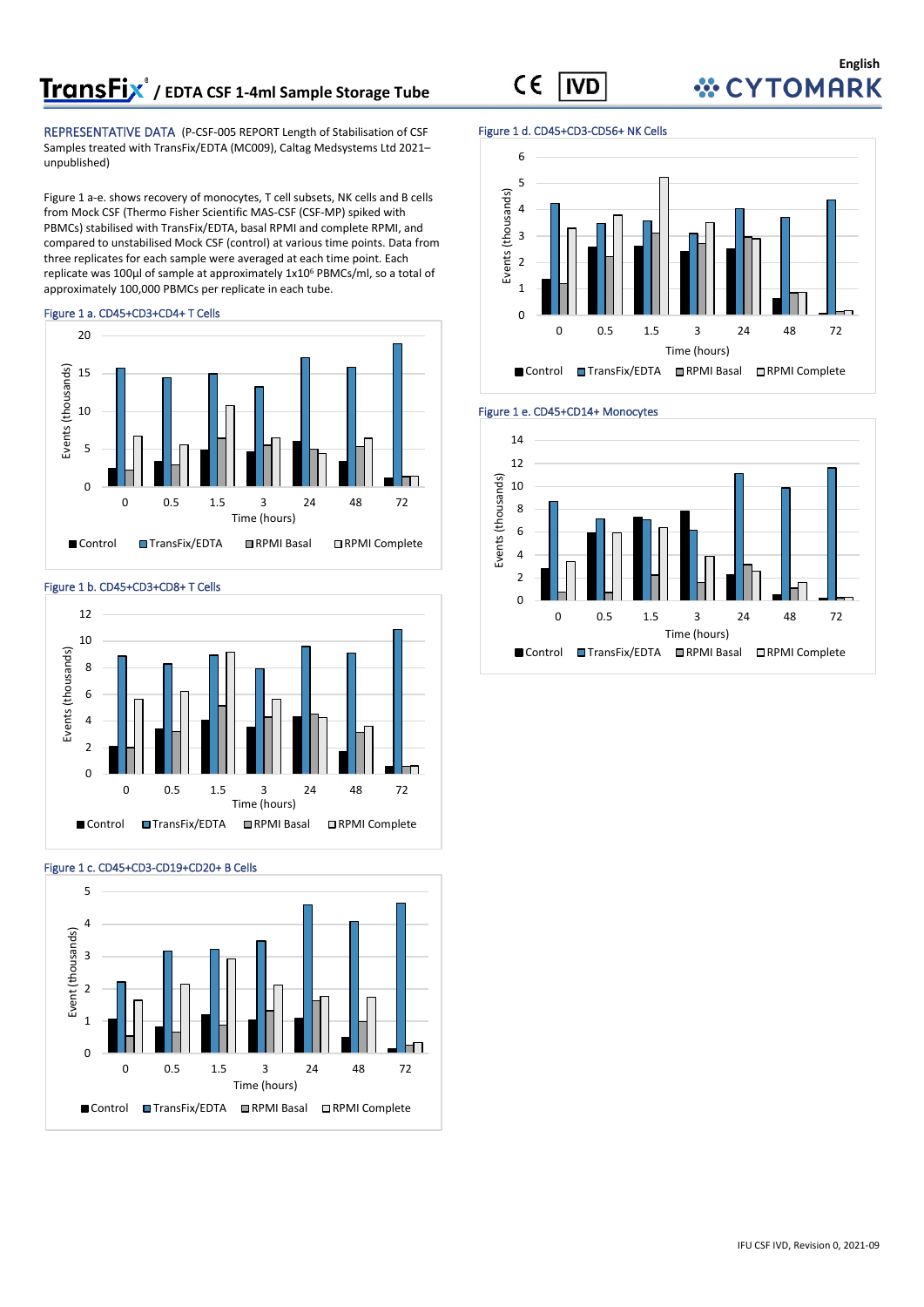#### CE **IVD**

#### NÁVOD K POUŽITÍ

#### Zamýšlené použití

Zkumavky TransFix®/EDTA 1-4ml k uložení vzorků mozkomíšního moku (cerebrospinal fluid, CSF) jsou určeny ke stabilizaci a uložení vzorků lidského CSF pro charakterizaci infiltrovaných bílých krvinek pomocí cytometrie. Získání podmnožin infiltrovaných leukocytů je možné během 3 dní po stabilizaci.

Zkumavky TransFix/EDTA CSF 1-4ml k uložení vzorků jsou určeny k **diagnostickému použití** *in vitro***.**

#### Shrnutí a zásady

U vzorků CSF je kvalitativní a kvantitativní charakterizace infiltrovaných leukocytů pomocí cytometrie důležitým nástrojem pro zjišťování různých imunodeficiencí a hematologických onemocnění [1-4]. Nicméně, leukocyty se v CSF obvykle nacházejí v nízkém počtu a rychle degradují. Vyšetření těchto buněk proto vyžaduje rychlou analýzu, což není vždy možné.

Podmnožiny leukocytů lze rozeznat podle povrchových antigenů pomocí fluorescenčně značených protilátek a průtokové cytometrie. Stabilizátor TransFix uchovává povrchové antigeny u podmnožin lymfocytů do doby, kdy je možno provést zpracování a analýzu.

Bylo prokázáno, že se přidáním CSF do zkumavek TransFix/EDTA CSF 1-4ml k uložení vzorků v okamžik lumbální punkce významně zvýší integrita těchto leukocytů ve srovnání s nestabilizovanými vzorky nebo se vzorky stabilizovanými jinými způsoby [1, viz reprezentativní údaje obr. 1]. TransFix/EDTA uchovává povrchové antigeny do doby, kdy je možné provést zpracování a analýzu [1, 2].

Zkumavky TransFix/EDTA CSF 1-4ml k uložení vzorků se skládají z 5ml polypropylenových lahviček s 0,2 ml TransFix/EDTA a jsou vhodné ke stabilizaci 1-4 ml CSF.

#### Opatření a upozornění

- 1. Zkumavka TransFix/EDTA CSF 1-4ml k uložení vzorku je určena pro použití definované v tomto dokumentu. Jedná se o diagnostický produkt in vitro výhradně pro profesionální použití.
- 2. Zkumavky TransFix/EDTA CSF 1-4ml k uložení vzorků jsou určeny výhradně pro analýzu prostřednictvím průtokové cytometrie.
- 3. Zkumavky TransFix/EDTA CSF 1-4ml k uložení vzorků se musí skladovat při teplotách 2-8°C. Nezmrazujte.
- 4. Pro přesné výsledky je nutné použít správný objem CSF.
- 5. Nepoužívejte po uplynutí data exspirace uvedeného na zkumavkách a obalu.
- 6. Před použitím zkumavky obsah neřeďte a nepřidávejte žádné další složky.
- 7. U vzorků ošetřených látkou TransFix nepoužívejte přípravky pro zajištění životaschopnosti buněk, protože tyto vzorky jsou okamžitě zafixovány.
- 8. Zkumavky TransFix/EDTA CSF 1-4ml k uložení vzorků jsou určeny k jednorázovému použití. Nepoužívejte opakovaně.
- 9. Se vzorky ošetřenými látkou TransFix a všemi materiály, které s touto látkou přišly do styku, by se mělo zacházet jako s materiálem schopným přenášet infekce.
- 10. Zamezte kontaktu vzorků ošetřených látkou TransFix s kůží a sliznicemi. Buněčný konzervant je dráždivá látka a proto je nutné jakýkoli kontakt řešit okamžitým omýváním mýdlem a vodou.
- 11. Bezpečnostní list je k dispozici na [www.cytomark.co.uk](http://www.cytomark.co.uk/) nebo na telefonním čísle +44(0)1280 827460.

#### Reagencie

TransFix je čirá zelená kapalina obsahující formaldehyd a další chemikálie.

#### Známky zhoršování kvality produktu

- 1. Viditelné zakalení nebo sraženina v látce TransFix.
- 2. Změna barvy látky TransFix na jinou z čiré zelené kapaliny.
- 3. Změna skupenství látky TransFix z kapaliny na pevnou látku.

Pokud se objeví známky zhoršování kvality produktu, nepoužívejte jej a okamžitě kontaktujte na: +44(0)1280 827460 neb[o support@cytomark.co.uk.](mailto:cytomark@caltagmedsystems.co.uk) 

#### Skladovací podmínky před použitím a stabilita

Zkumavky TransFix/EDTA CSF 1-4ml k uložení vzorků se dodávají při podmínkách okolního prostředí při teplotách od -5°C do 26°C. Při dodávce v extrémních teplotách může být nezbytná dodatečná izolace. Zkumavky TransFix/EDTA CSF 1-4ml k uložení vzorků se musí po dodání skladovat při teplotách 2-8°C.

Nepoužité zkumavky TransFix/EDTA CSF 1-4ml k uložení vzorků jsou stabilní při teplotách 2–8°C až po dobu 12 měsíců nebo do data exspirace uvedeného na štítku.

Zkumavky TransFix/EDTA CSF 1-4ml k uložení vzorků se dodávají v uzavřených sáčcích.

#### Návod k použití

- 1. Odeberte mozkomíšní mok (CSF) prostřednictvím lumbální punkce podle příslušné klinické normy.
- 2. Opatrně přeneste 1-4 ml CSF do 5ml zkumavky manuální pipetou co možná nejdříve, ale nejdéle 1 hodinu pro provedení lumbální punkce.
- 3. Opatrně promíchejte vzorek ošetřený látkou TransFix a uzavřete víčko. 4. Vzorek ošetřený látkou TransFix uchovávejte / přepravujte až po dobu 72
- hodin při teplotách 2-8°C. 5. Stabilizovaný vzorek CSF obarvěte a analyzujte podle Vašeho obvyklého
- protokolu pro průtokovou cytometrii CSF (věnujte pozornost poznámkám)

#### Poznámky

- 1. Doporučuje se před použitím validovat všechny konjugáty protilátek ve spojení se zkumavkami TransFix/EDTA CSF 1-4ml k uložení vzorků.
- 2. U strategií automatického třídění je zapotřebí postupovat obzvlášť opatrně, protože pozice buněk stabilizovaných látkou TransFix pro rozptyl světla se mohou lišit od pozic neošetřených buněk.
- 3. Třídění lymfocytů by mělo být prováděno u CD45+/SSc.
- 4. Při výpočtu absolutních počtů buněk je zapotřebí zohlednit naředění TransFix/EDTA. To znamená, že absolutní počet buněk u vzorku o velikosti 1 ml se musí upravit znásobením výsledku číslem 1,2. Výsledek u vzorku o velikosti 2 ml je zapotřebí upravit znásobením číslem 1,1 atd.

#### Likvidace

TransFix (EU kód pro odpad 18-01-06) obsahuje formaldehyd, který se musí likvidovat v souladu s místními předpisy. Zamezte likvidaci do kanalizace či prostředí.

Jakmile je do zkumavky TransFix/EDTA CSF 1-4ml k uložení vzorku vložen biologický vzorek, musí se považovat za "absolutně nebezpečný" odpad (EU kód pro odpad 18-01-03) a musí být likvidován v souladu s místními předpisy pro klinický odpad.

#### **Odkazy**

- 1. Use of TransFix Cerebrospinal Fluid Storage Tubes Prevents Cellular Loss and Enhances Flow Cytometric Detection of Malignant Haematological Cells after 18 Hours of Storage. De Jongste *et. al*., Cytometry Part B 2014; 86B: 272– 279.
- 2. Guidelines on the use of Multicolour Flow Cytometry in the Diagnosis of Haematological Neoplasms. Johansson *et. al.*, British Journal of Haematology, 2014, 165, 455-488.
- 3. Flow Cytometric Characterization of Cerebrospinal Fluid Cells. De Graaf MT *et. al*., Cytometry, 2011, 80B: 271-281.
- 4. ESCCA/ISCCA Protocol for the Analysis of Cerebrospinal Fluid by Multiparametric Flow‐cytometry in Hematological Malignancies. Del Principe *et. al*., Cytometry, 2020; 1– 13.

#### Informace k objednávkám

S žádostí o pomoc kontaktujte Cytomark telefonicky na čísle +44(0)1280 827460 nebo e-mailem na adrese [support@cytomark.co.uk.](mailto:cytomark@caltagmedsystems.co.uk) Další informace jsou k dispozici online na [www.cytomark.co.uk.](http://www.cytomark.co.uk/) Potvrzení o shodě lze poskytnout s každou dávkou zkumavek TransFix/EDTA CSF 1-4ml k uložení vzorků.

| Popis produktu                                                       | Katalogová<br>čísla |
|----------------------------------------------------------------------|---------------------|
| Zkumavka TransFix / EDTA CSF 1-4ml k uložení vzorku<br>(2 zkumavky)  | TF-CSF-L-2          |
| Zkumavka TransFix / EDTA CSF 1-4ml k uložení vzorku<br>(10 zkumavek) | <b>TF-CSF-L-10</b>  |
| Zkumavka TransFix / EDTA CSF 1-4ml k uložení vzorku<br>(25 zkumavek) | <b>TF-CSF-L-25</b>  |
| Zkumavka TransFix / EDTA CSF 1-4ml k uložení vzorku<br>(50 zkumavek) | <b>TF-CSF-L-50</b>  |

Cytomark, divize společnosti Caltag Medsystems Ltd.



Caltag Medsystems Ltd, Whiteleaf Business Centre, 11 Little Balmer, Buckingham, MK18 1TF, UK

EC **REP**  Advena Ltd, Tower Business Centre, 2nd Flr, Tower Street, Swatar, BKR 4013, Malta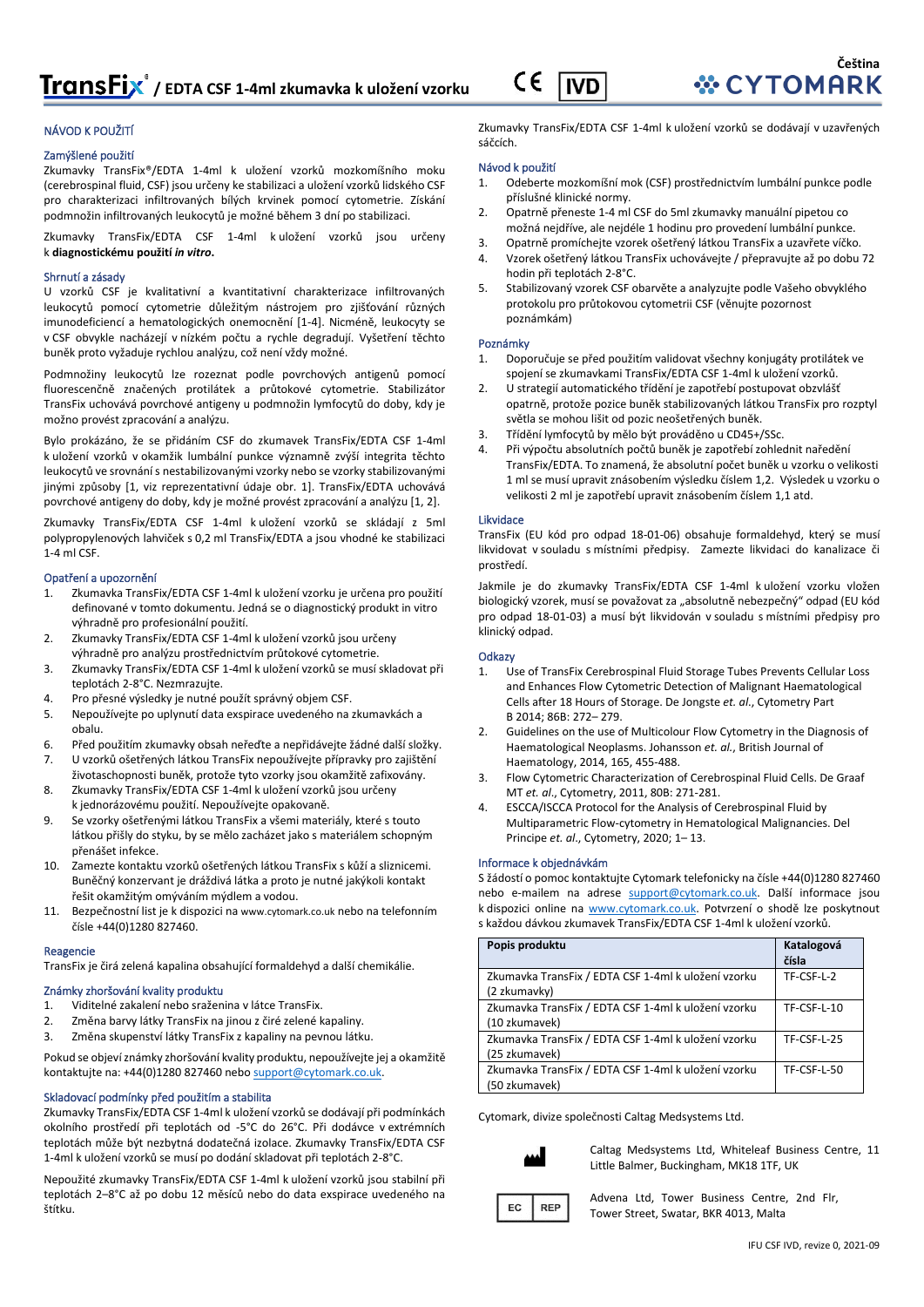REPREZENTATIVNÍ ÚDAJE (P-CSF-005 REPORT doba trvání stabilizace vzorků CSF ošetřených látkou TransFix/EDTA (MC009), Caltag Medsystems Ltd 2021– nepublikováno)

Na obrázcích 1 a-e je ukázáno zjištění podmnožin monocytů, T buněk, NK buněk a B buněk v imitaci CSF (Thermo Fisher Scientific MAS-CSF (CSF-MP) s přidanými PBMCs) stabilizované látkou TransFix/EDTA, bazální RPMI a kompletní RPMI, a ve srovnání s nestabilizovanou imitací CSF (kontrola) v různých časových bodech. Údaje ze třech opakování s každým ze vzorků byly zprůměrovány v každém časovém bodě. Každé opakování bylo 100µl vzorku s přibližně 1x10<sup>6</sup> PBMCs/ml, což znamená přibližně 100 000 PBMCs na každé opakování v každé zkumavce.

#### Obr. 1 a. CD45+CD3+CD4+ T buňky





## Obr. 1 c. CD45+CD3-CD19+CD20+ B buňky



#### Obr. 1 d. CD45+CD3-CD56+ NK buňky

**IVD** 

CE







# *<b><i>* CYTOMARK

**Čeština**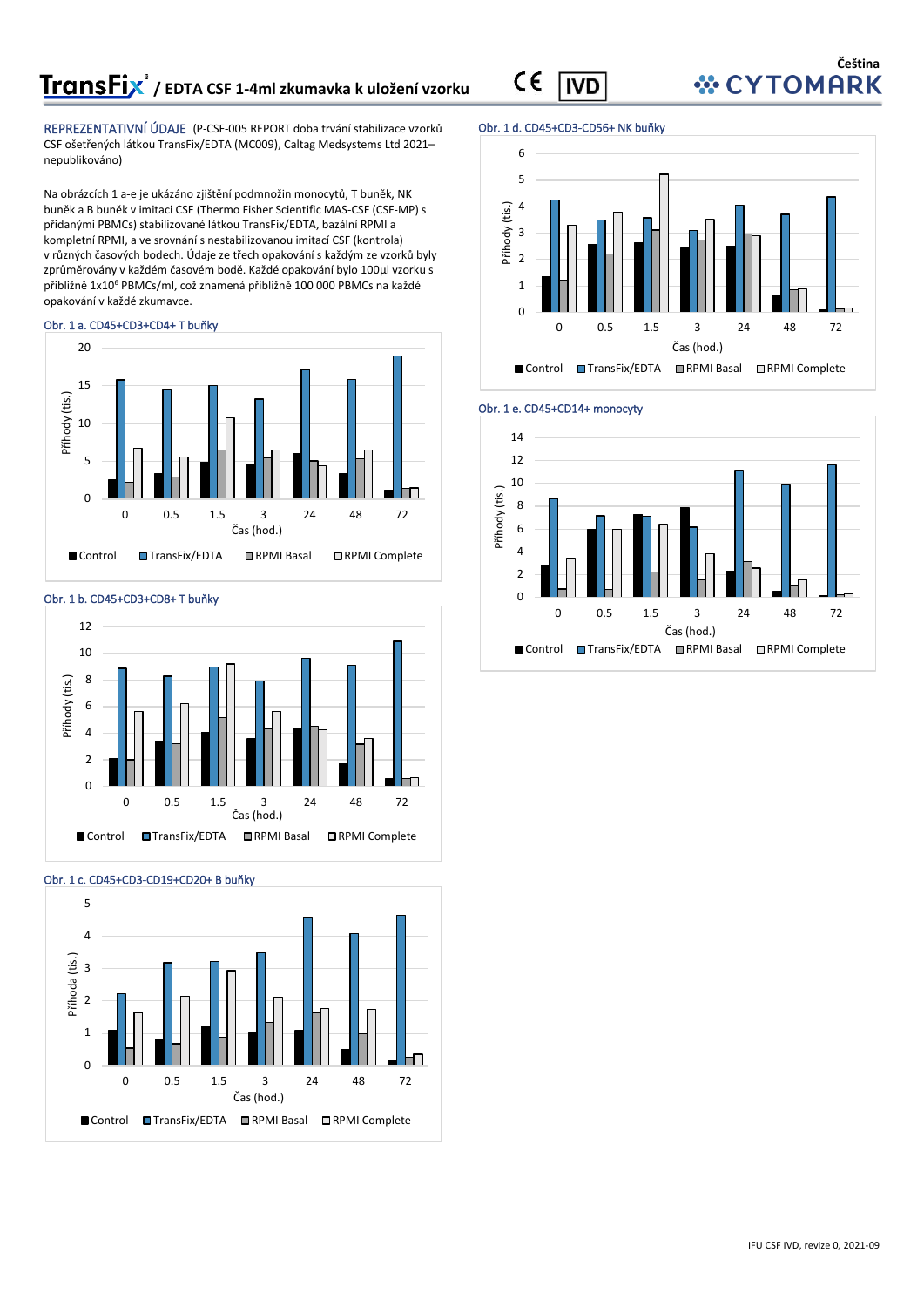# **/ EDTA CSF 1-4ml Prøveopbevaringsrør**

#### CE **IVD**

#### INSTRUKTIONER FOR BRUG

#### Anvendelsesformål

TransFix®/EDTA Cerebrospinavæske (CSF) 1-4ml prøveopbevaringsrør er beregnet til stabilisering og opbevaring af humane CSV-prøver til karakterisering af infiltrerede hvide blodlegemer ved hjælp af flowcytometri. Gendannelse af infiltrerede leukocytundergrupper kan udføres over en 3 dages periode efter stabilisering.

TransFix/EDTA CSF 1-4ml Prøveopbevaringsrør er til **In Vitro diagnostic brug**.

#### Resumé og principper

Indenfor CSF-prøver, er den kvalitative og kvantitative karakterisering af infiltrerede leukocytter via flowcytometri et vigtigt redskab til identifikation af forskellige immundefekter og hæmatologiske sygdomme [1-4]. Imidlertid er antallet af leukocytter til stede i CSF ofte meget lavt og nedbrydes hurtigt. Derfor er vurdering af disse celler afhængig af hasteanalyse, hvilket ikke altid er muligt.

Undergrupper af leukocytter kan skelnes ved overfladeantigener ved hjælp af fluorescerende antistoffer og flowcytometri. TransFix-stabilisatoren virker ved at bevare celleoverfladeantigener i lymfocytundergrupper, indtil behandling og analyse kan udføres.

Tilføjelse af CSF til TransFix/EDTA CSF 1-4ml prøveopbevaringsrør på tidspunktet for lumbal punktering har vist sig at øge integriteten af disse leukocytter betydeligt i forhold til ustabiliserede prøver eller stabilisering ved andre metoder [1, se repræsentationsdata Figur 1]. TransFix/EDTA bevarer celleoverfladeantigenerne, indtil behandling og analyse kan udføres [1, 2].

TransFix/EDTA CSF 1-4ml prøveopbevaringsrør består af 5ml polypropylen hætteglas indeholdende 0.2ml TransFix/EDTA egnet til stabilisering af 1-4ml CSF.

#### Forholdsregler og advarsler

- 1. TransFix/EDTA CSF 1-4ml prøveopbevaringsrør er beregnet til brug som er specificeret i dette dokument. Det er et produkt 'In vitro diagnostic' kun til professionel brug.
- 2. TransFix/EDTA CSF 1-4ml prøveopbevaringsrør er kun til brug med flowcytometrianalyse.
- 3. TransFix/EDTA CSF 1-4ml prøveopbevaringsrør skal opbevares ved 2-8°C. Må ikke fryses.
- 4. Brug den korrekte mængde CSF for at sikre nøjagtige resultater.
- 5. Må ikke benyttes efter den udløbsdato der er anført på rørene og pakningerne.
- 6. Der må ikke fortyndes eller tilsættes andre komponenter til røret før brug.
- 7. Brug ikke cellelevedygtighedspletter på prøver behandlet med TransFix, da de rettes øjeblikkeligt.
- 8. TransFix/EDTA CSF 1-4ml prøveopbevaringsrør er kun til engangsbrug. Må ikke genbruges.
- 9. TransFix-behandlede prøver og al materiale der kommer i kontakt med det, bør behandles som om det kan overføre infektion.
- 10. Undgå kontakt mellem TransFix behandlede prøve og hud og slimhinder. Cellebeskyttelsen er irriterende, og efter en eventuel kontakt, bør der straks vaskes med vand og sæbe.
- 11. Sikkerhedsdatablad kan fås p[å www.cytomark.co.uk](http://www.cytomark.co.uk/) eller ved at ringe til +44(0)1280 827460.

#### Reagenser

TransFix er en grøn væske der indeholder formaldehyd og andre kemikalier.

#### Tegn på forringelse af produktet

- 1. Synligt bundfald i TransFix. 2. Farveskift af TransFix fra en klar grøn væske.
- 3. TransFix skifter fra væske til fast masse.

Hvis der er tegn på forringelse af produktet må det ikke bruges, men kontakt da Cytomark omgående på: +44(0)1280 827460 elle[r support@cytomark.co.uk.](mailto:cytomark@caltagmedsystems.co.uk) 

#### Opbevaringsbetingelser og stabilitet før brug

TransFix/EDTA CSF 1-4ml prøveopbevaringsrør sendes i omgivebetingelser der ligger mellem temperaturer på -5°C til 26°C. Yderligere isolering kan være påkrævet under ekstreme temperaturforhold. TransFix/EDTA CSF 1-4ml prøveopbevaringsrør skal efter ankomst opbevares ved 2-8°C.

Ubrugte TransFix/EDTA CSF 1-4ml prøveopbevaringsrør er stabile ved 2 - 8°C i op til 12 måneder, eller indtil udløbsdatoen på mærkatet.

TransFix/EDTA CSF 1-4ml prøveopbevaringsrør leveres i forseglede poser.

### Instruktioner for brug

- 1. Opsaml cerebrospinalvæske (CSF) ved lumbal punktering i henhold til den relevante kliniske standard.
- 2. Overfør forsigtigt 1 4ml CSF til 5ml røret ved brug af en manuel pipette så hurtigt som muligt, og ikke senere end en time efter lumbal punktering.
- 3. Bland forsigtigt den TransFix behandlede prøve og luk hætten.
- 4. Opbevar / transporter den TransFix behandlede prøve i op til 72 timer ved 2 - 8°C.
- 5. Plet og analyser din stabiliserede CSF-prøve i henhold til din sædvanlige CSF-cytometriprotokol (N.B. se noter)

#### **Noter**

- 1. Det anbefales at alle antistofkonjugater valideres i forbindelse med TransFix/EDTA CSF 1-4ml prøveopbevaringsrør før brug.
- 2. Vær forsigtig når du implementerer automatiske gating strategier, da lysspredningspositioner af celler stabiliseret med TransFix kan afvige fra ubehandlede celler.
- 3. Gating for lymfocytter skal udføres på CD45+/SSc.
- 4. Når det absolutte celletal skal beregnes, skal opløsningen med TransFix/EDTA redegøres for. Det vil sige, for en prøve på 1ml justeres det absolutte celletal med 1,2ml. For en prøve på 2ml justeres det absolutte celletal ved at gange output med 1,1, og så videre.

#### Bortskaffelse

TransFix (EU affaldskode 18-01-06) indeholder formaldehyd, som skal bortskaffes jævnfør de lokale regler. Undgå at det hældes i afløb eller efterlades i miljøet.

Når TransFix/EDTA CSF 1-4ml prøveopbevaringsrør indeholder en biologisk prøve, skal det betragtes som 'absolut fare" (EU affaldskode 18-01-03) og bortskaffelse skal ske jævnfør de lokale regler om klinisk affald.

#### Referencer

- 1. Brug af cerebrospinalvæske opbevaringsrør forhindrer tab af celler og forbedrer flowcytometrisk detektion af ondartede hæmatologiske celler efter 18 timers opbevaring. De Jongste *et. al*., Cytometry Part B 2014; 86B: 272– 279.
- 2. Retningslinjer for brug af flerfarvet flowcytometri til diagnosticering af hæmatologiske neoplasmer. Johansson *et. al.*, British Journal of Haematology, 2014, 165, 455-488.
- 3. Flowcytometrisk karakterisering af cerebrospinalvæske. De Graaf MT *et. al.,* Cytometry, 2011, 80B: 271-281.
- 4. ESCCA/ISCCA protokol til analyse af cerebrospinalvæske ved multiparametrisk flowcytometri ved hæmatologiske maligniteter. Del Principe *et. al.,* Cytometry, 2020; 1– 13.

#### Bestillingsinformation

Ring venligst til Cytomark på +44(0)1280 827460 eller email [support@cytomark.co.uk](mailto:cytomark@caltagmedsystems.co.uk) for assistance. Yderligere information kan findes online p[å www.cytomark.co.uk.](http://www.cytomark.co.uk/) Der kan leveres et overensstemmelsescertifikat med hvert parti TransFix/EDTA CSF 1-4ml prøveopbevaringsrør.

| Produktbeskrivelse                                     | Katalognumre |
|--------------------------------------------------------|--------------|
| TransFix / EDTA CSF 1-4ml prøveopbevaringsrør (2 rør)  | TF-CSF-L-2   |
| TransFix / EDTA CSF 1-4ml prøveopbevaringsrør (10 rør) | TF-CSF-L-10  |
| TransFix / EDTA CSF 1-4ml prøveopbevaringsrør (25 rør) | TF-CSF-L-25  |
| TransFix / EDTA CSF 1-4ml prøveopbevaringsrør (50 rør) | TF-CSF-L-50  |

Cytomark, en division af Caltag Medsystems Ltd.



Caltag Medsystems Ltd, Whiteleaf Business Centre, 11 Little Balmer, Buckingham, MK18 1TF, UK

Advena Ltd, Tower Business Centre, 2nd Flr, Tower Street, Swatar, BKR 4013, Malta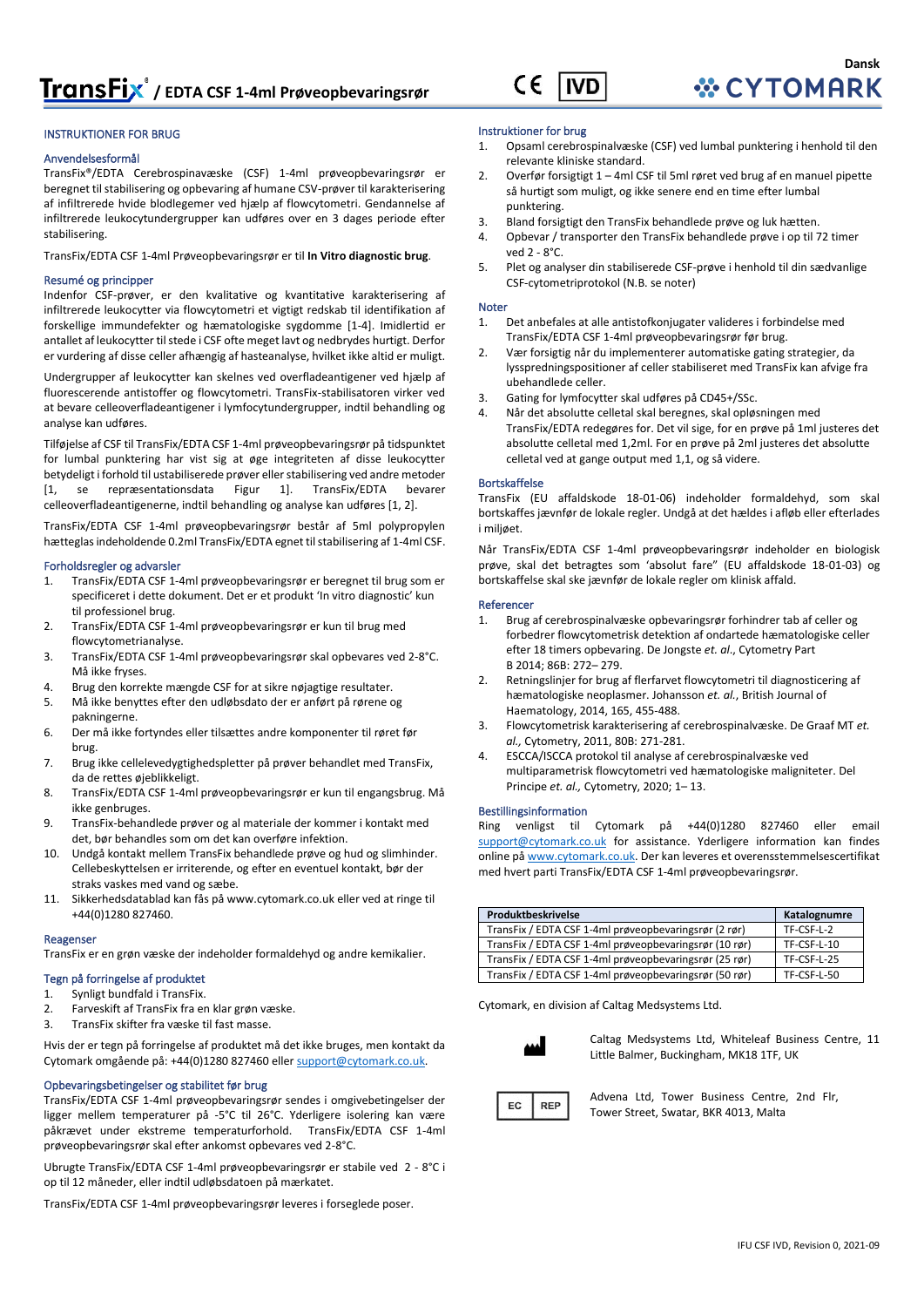# **/ EDTA CSF 1-4ml Prøveopbevaringsrør**

REPRÆSENTANTSDATA (P-CSF-005 RAPPORT længde på stabilisering af CSVprøver behandlet med TransFix/EDTA (MC009), Caltag Medsystems Ltd 2021– upubliseret)

Figur 1 a-e. viser genopretning af monocytter, T-celleundergrupper, NK-celler og B-celler fra Mock CSF (Thermo Fisher Scientific MAS-CSF (CSF-MP) tilsat PBMCs) stabiliseret med TransFix/EDTA, basal RPMI og komplet RPMI, og sammenlignet med ustabiliseret Mock CSF (kontrol) på forskellige tidspunkter. Data fra tre replikater for hver prøve blev beregnet gennemsnitligt for hvert tidspunkt. Hvert replikat var 100µl med cirka 1x10<sup>6</sup> PBMCs/ml, så i alt cirka 100,000 PBMCs pr. replikat i hvert rør.

#### Figur 1 a. CD45+CD3+CD4+ T-celler



#### Figur 1 b. CD45+CD3+CD8+ T-celler





#### Figur 1 c. CD45+CD3-CD19+CD20+ B-celler

#### Figur 1 d. CD45+CD3-CD56+ NK-celler

**IVD** 

 $C \in$ 





#### Figur 1 e. CD45+CD14+ Monocytter



### **Dansk WCYTOMARK**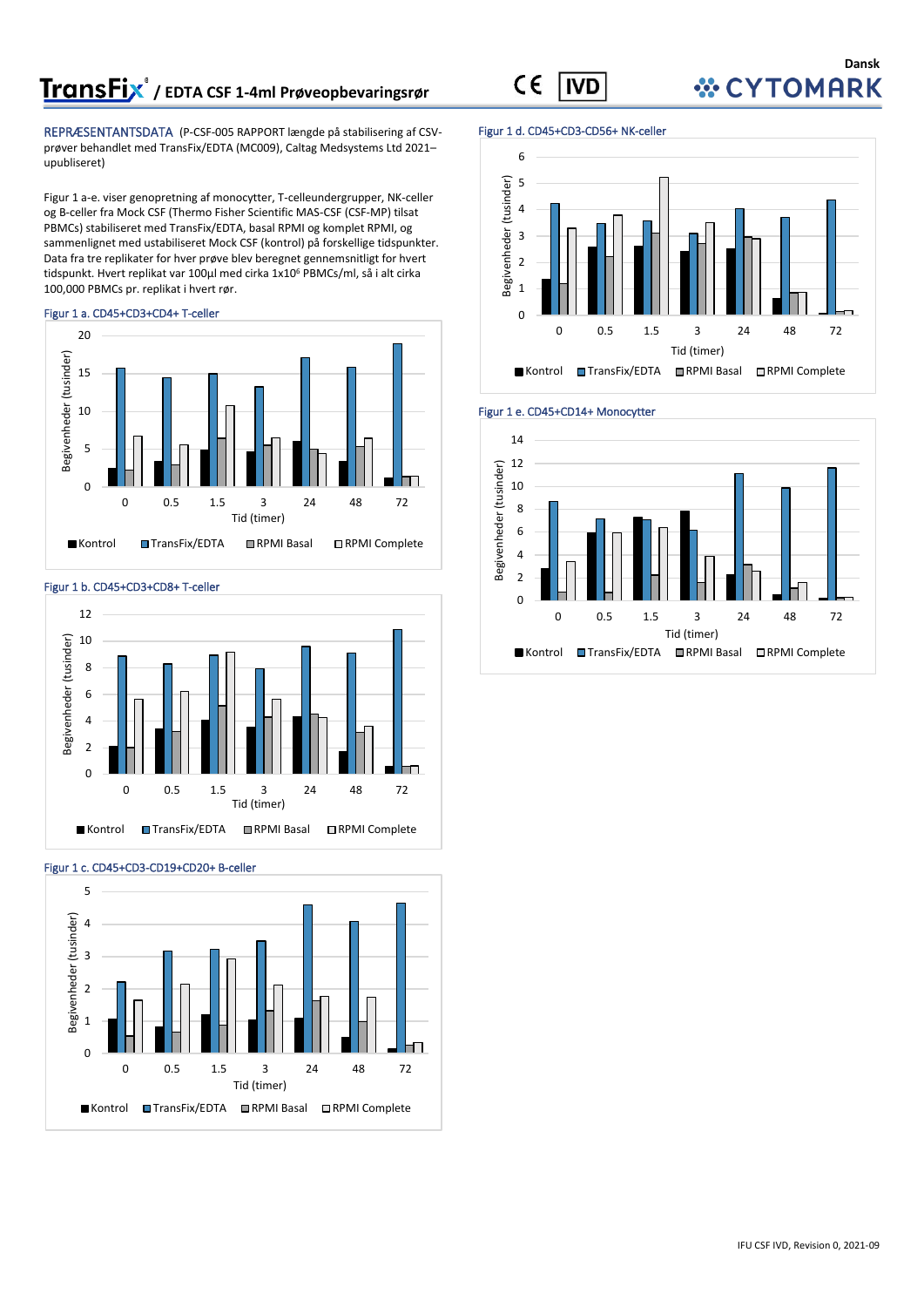#### GEBRAUCHSANWEISUNG

#### Verwendungszweck

TransFix®/EDTA-Röhrchen zur Aufbewahrung von 1-4 ml Liquorproben sind für die Stabilisierung und Lagerung von menschlichen Liquorproben zur Charakterisierung infiltrierter weißer Blutkörperchen mittels<br>Durchflusszytometrie bestimmt. Die Erholung der infiltrierten Durchflusszytometrie bestimmt. Die Erholung der infiltrierten Leukozytenuntergruppen kann innerhalb von 3 Tagen nach der Stabilisierung erfolgen.

TransFix/EDTA CSF 1-4ml Probenaufbewahrungsröhrchen sind für die *invitro***Diagnostik**geeignet.

#### Zusammenfassung und Grundsätze

Die qualitative und quantitative Charakterisierung von infiltrierten Leukozyten in Liquorproben mittels Durchflusszytometrie ist ein wichtiges Instrument zur Identifizierung verschiedener Immundefekte und hämatologischer Erkrankungen [1-4]. Die Zahl der Leukozyten im Liquor ist jedoch oft sehr gering und wird schnell abgebaut. Daher ist die Bewertung dieser Zellen von einer dringenden Analyse abhängig, die nicht immer möglich ist.

Untergruppen von Leukozyten können anhand von Zelloberflächenantigenen mit Hilfe von fluoreszierenden Antikörpern und Durchflusszytometrie unterschieden werden. Der TransFix-Stabilisator bewahrt die Zelloberflächenantigene von Lymphozyten-Untergruppen, bis die Verarbeitung und Analyse durchgeführt werden kann.

Es hat sich gezeigt, dass die Zugabe von Liquor zu TransFix/EDTA-CSF 1-4ml-Probenaufbewahrungsröhrchen zum Zeitpunkt der Lumbalpunktion die Integrität dieser Leukozyten im Vergleich zu unstabilisierten Proben oder zur Stabilisierung durch andere Methoden deutlich erhöht [1, siehe Repräsentative Daten Abbildung 1]. TransFix/EDTA bewahrt die Zelloberflächenantigene, bis die Verarbeitung und Analyse durchgeführt werden kann [1, 2].

TransFix/EDTA CSF 1-4ml Probenaufbewahrungsröhrchen bestehen aus 5ml Polypropylen-Fläschchen, die 0,2ml TransFix/EDTA enthalten und zur Stabilisierung von 1-4ml Liquor geeignet sind.

#### Vorsichtsmaßnahmen und Warnhinweise

- 1. Das TransFix/EDTA CSF 1-4ml Probenaufbewahrungsröhrchen ist für den in diesem Dokument beschriebenen Gebrauch bestimmt. Es handelt sich um ein "In-vitro-Diagnostikum", das nur für den professionellen Gebrauch bestimmt ist.
- 2. TransFix/EDTA CSF 1-4ml Probenaufbewahrungsröhrchen sind nur für die Verwendung mit Durchflusszytometrie-Analysen bestimmt.
- 3. TransFix/EDTA CSF 1-4ml Probenaufbewahrungsröhrchen müssen bei 2- 8°C gelagert werden. Nicht einfrieren.
- 4. Verwenden Sie das richtige Liquorvolumen, um genaue Ergebnisse zu erzielen.
- 5. Nach Ablauf des Verfallsdatums auf den Röhrchen und der Verpackung nicht mehr verwenden.
- 6. Verdünnen Sie das Röhrchen nicht und fügen Sie keine anderen Komponenten hinzu, bevor Sie es verwenden.
- 7. Verwenden Sie keine Zelllebensfähigkeitsfärbungen für mit TransFix behandelte Proben, da diese sofort fixiert werden.
- 8. TransFix/EDTA CSF 1-4ml Probenaufbewahrungsröhrchen sind nur für den einmaligen Gebrauch bestimmt. Nicht wiederverwenden.
- 9. Mit TransFix behandelte Proben und alle Materialien, die mit TransFix in Berührung kommen, sollten so behandelt werden, als ob sie eine Infektion übertragen könnten.
- 10. Vermeiden Sie den Kontakt der mit TransFix behandelten Proben mit der Haut und den Schleimhäuten. Das Zellkonservierungsmittel ist reizend, und jeder Kontakt sollte sofort mit Wasser und Seife abgewaschen werden.
- 11. Das Sicherheitsdatenblatt ist erhältlich au[fwww.cytomark.co.uk](http://www.cytomark.co.uk/) oder unter der Nummer +44(0)1280 827460.

#### Reagenzien

TransFix ist eine klare grüne Flüssigkeit, die Formaldehyd und andere Chemikalien enthält.

#### Anzeichen für eine Produktverschlechterung

- 1. Trübung oder Ausfällung im TransFix sichtbar.
- 2. Farbänderung von TransFix von einer klaren grünen Flüssigkeit.
- 3. TransFix wird von flüssig zu fest.

Wenn Anzeichen für eine Verschlechterung des Produkts auftreten, verwenden Sie es nicht und wenden Sie sich sofort an Cytomark: +44(0)1280 827460 oder [support@cytomark.co.uk.](mailto:cytomark@caltagmedsystems.co.uk) 

#### Lagerungsbedingungen und Stabilität vor der Verwendung

TransFix/EDTA CSF 1-4ml Probenaufbewahrungsröhrchen werden unter Umgebungsbedingungen bei Temperaturen von -5°C bis 26°C versandt. Für den Versand bei extremen Temperaturbedingungen kann eine zusätzliche Isolierung erforderlich sein. TransFix/EDTA CSF 1-4ml Probenaufbewahrungsröhrchen müssen bei der Ankunft bei 2-8°C gelagert werden.

Unbenutzte TransFix/EDTA CSF 1-4ml Probenlagerungsröhrchen sind bei 2 - 8°C bis zu 12 Monate oder bis zum Verfallsdatum auf dem Etikett haltbar.

TransFix/EDTA CSF 1-4ml Probenaufbewahrungsröhrchen werden in versiegelten Folienbeuteln geliefert.

#### Gebrauchsanweisung

- 1. Entnehmen Sie Liquor durch Lumbalpunktion nach dem einschlägigen klinischen Standard.
- 2. Übertragen Sie vorsichtig 1 4 ml Liquor mit einer Handpipette in das 5 ml-Röhrchen, und zwar so schnell wie möglich, spätestens jedoch 1 Stunde nach der Lumbalpunktion.
- 3. Mischen Sie die mit TransFix behandelte Probe vorsichtig und schließen Sie die Kappe.
- 4. Lagern / transportieren Sie die mit TransFix behandelte Probe bis zu 72 Stunden bei 2 - 8°C.
- 5. Färben und analysieren Sie Ihre stabilisierte Liquorprobe gemäß Ihrem üblichen Liquor-Durchflusszytometrie-Protokoll (N.B.siehe Anmerkungen).

#### Anmerkungen

- 1. Es wird empfohlen, alle Antikörperkonjugate vor ihrer Verwendung in Verbindung mit den TransFix/EDTA CSF 1-4ml Probenaufbewahrungsröhrchen zu validieren.
- 2. Bei der Anwendung automatischer Gating-Strategien ist Vorsicht geboten, da sich die Streulichtpositionen der mit TransFix stabilisierten Zellen von denen der unbehandelten Zellen unterscheiden können.
- 3. Das Gating für Lymphozyten sollte auf CD45+/SSc durchgeführt werden.
- 4. Bei der Berechnung der absoluten Zellzahlen muss die Verdünnung mit TransFix/EDTA berücksichtigt werden. D.h. bei einer Probengröße von 1 ml wird die absolute Zellzahl durch Multiplikation des Ergebnisses mit 1,2 angepasst. Für eine Probengröße von 2 ml passen Sie die absolute Zellzahl an, indem Sie das Ergebnis mit 1,1 multiplizieren, usw.

#### **Entsorgung**

TransFix (EU-Abfallverzeichnis 18-01-06) enthält Formaldehyd, das gemäß den örtlichen Vorschriften entsorgt werden muss. Nicht in die Kanalisation und die Umwelt gelangen lassen.

Sobald das TransFix/EDTA CSF 1-4ml Probenaufbewahrungsröhrchen eine biologische Probe enthält, muss es als "absolut gefährlich" (EU-Abfallverzeichnis 18-01-03) eingestuft werden, und die Entsorgung erfolgt in Übereinstimmung mit den örtlichen Vorschriften für klinische Abfälle.

#### Verweise

- 1. Die Verwendung von TransFix-Röhrchen zur Aufbewahrung von Liquor verhindert Zellverluste und verbessert den durchflusszytometrischen Nachweis bösartiger hämatologischer Zellen nach 18-stündiger Lagerung. De Jongste *et. al*., Cytometry Part B 2014; 86B: 272– 279.
- 2. Leitlinien für den Einsatz der Mehrfarben-Durchflusszytometrie bei der Diagnose hämatologischer Neoplasmen. Johansson *et. al.*, British Journal of Haematology, 2014, 165, 455-488.
- 3. Durchflusszytometrische Charakterisierung von Liquorzellen. De Graaf MT *et. al.,* Cytometry, 2011, 80B: 271-281.
- 4. ESCCA/ISCCA-Protokoll für die Analyse von Liquor mittels multiparametrischer Durchflusszytometrie bei hämatologischen Malignomen. Del Principe *et. al.,* Cytometry, 2020; 1– 13.

#### Bestellinformationen

Bitte rufen Sie Cytomark unter +44(0)1280 827460 an oder senden Sie eine E-Mail an [support@cytomark.co.uk,](mailto:cytomark@caltagmedsystems.co.uk) wenn Sie Hilfe benötigen. Weitere Informationen finden Sie online unte[r www.cytomark.co.uk.](http://www.cytomark.co.uk/) Mit jeder Lieferung von TransFix/EDTA CSF 1-4ml Probenaufbewahrungsröhrchen kann ein Konformitätszertifikat mitgeliefert werden.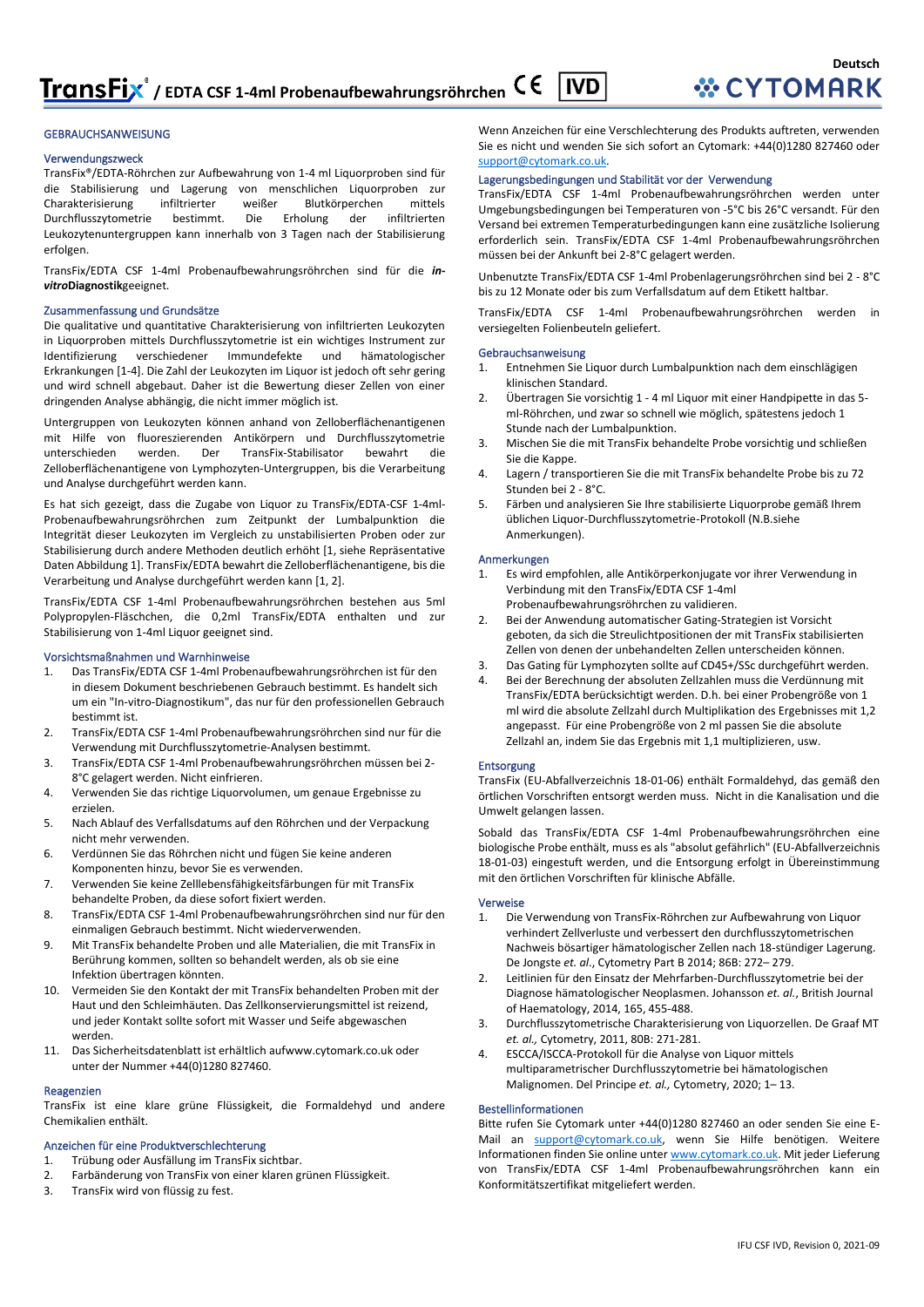| <b>ransFix</b> ® / EDTA CSF 1-4ml Probenaufbewahrungsröhrchen C E   IVD |  |
|-------------------------------------------------------------------------|--|
|                                                                         |  |

| <b>Product Description</b>                | Katalognum  |
|-------------------------------------------|-------------|
|                                           | mern        |
| TransFix / EDTA CSF 1-4ml                 | TF-CSF-L-2  |
| Probenaufbewahrungsröhrchen (2 Röhrchen)  |             |
| TransFix / EDTA CSF 1-4ml                 | TF-CSF-L-10 |
| Probenaufbewahrungsröhrchen (10 Röhrchen) |             |
| TransFix / EDTA CSF 1-4ml                 | TF-CSF-L-25 |
| Probenaufbewahrungsröhrchen (25 Röhrchen) |             |
| TransFix / EDTA CSF 1-4ml                 | TF-CSF-L-50 |
| Probenaufbewahrungsröhrchen (50 Röhrchen) |             |

Cytomark, eine Abteilung von Caltag Medsystems Ltd.



Caltag Medsystems Ltd, Whiteleaf Business Centre, 11 Little Balmer, Buckingham, MK18 1TF, VK

Advena Ltd, Tower Business Centre, 2nd Flr, Tower Street, Swatar, BKR 4013, Malta

REPRÄSENTATIVE DATEN (P-CSF-005 BERICHT über die Dauer der Stabilisierung von mit TransFix/EDTA (MC009) behandelten Liquor-Proben, Caltag Medsystems Ltd 2021 - unveröffentlicht)

Abbildung 1 a-e zeigt die Wiederfindung von Monozyten, T-Zell-Untergruppen, NK-Zellen und B-Zellen aus mit PBMCs gespicktem Mock CSF (Thermo Fisher Scientific MAS-CSF (CSF-MP)), der mit TransFix/EDTA, basalem RPMI und vollständigem RPMI stabilisiert wurde, im Vergleich zu unstabilisiertem Mock CSF (Kontrolle) zu verschiedenen Zeitpunkten. Die Daten von drei Wiederholungen für jede Probe wurden zu jedem Zeitpunkt gemittelt. Jede Wiederholung umfasste 100 µl der Probe bei etwa 1x10<sup>6</sup> PBMCs/ml, also insgesamt etwa 100.000 PBMCs pro Replikat in jedem Röhrchen.

#### Abbildung 1 a. CD45+CD3+CD4+ T-Zellen



Abbildung 1 b. CD45+CD3+CD8+ T-Zellen



#### Abbildung 1 c. CD45+CD3-CD19+CD20+ B-Zellen









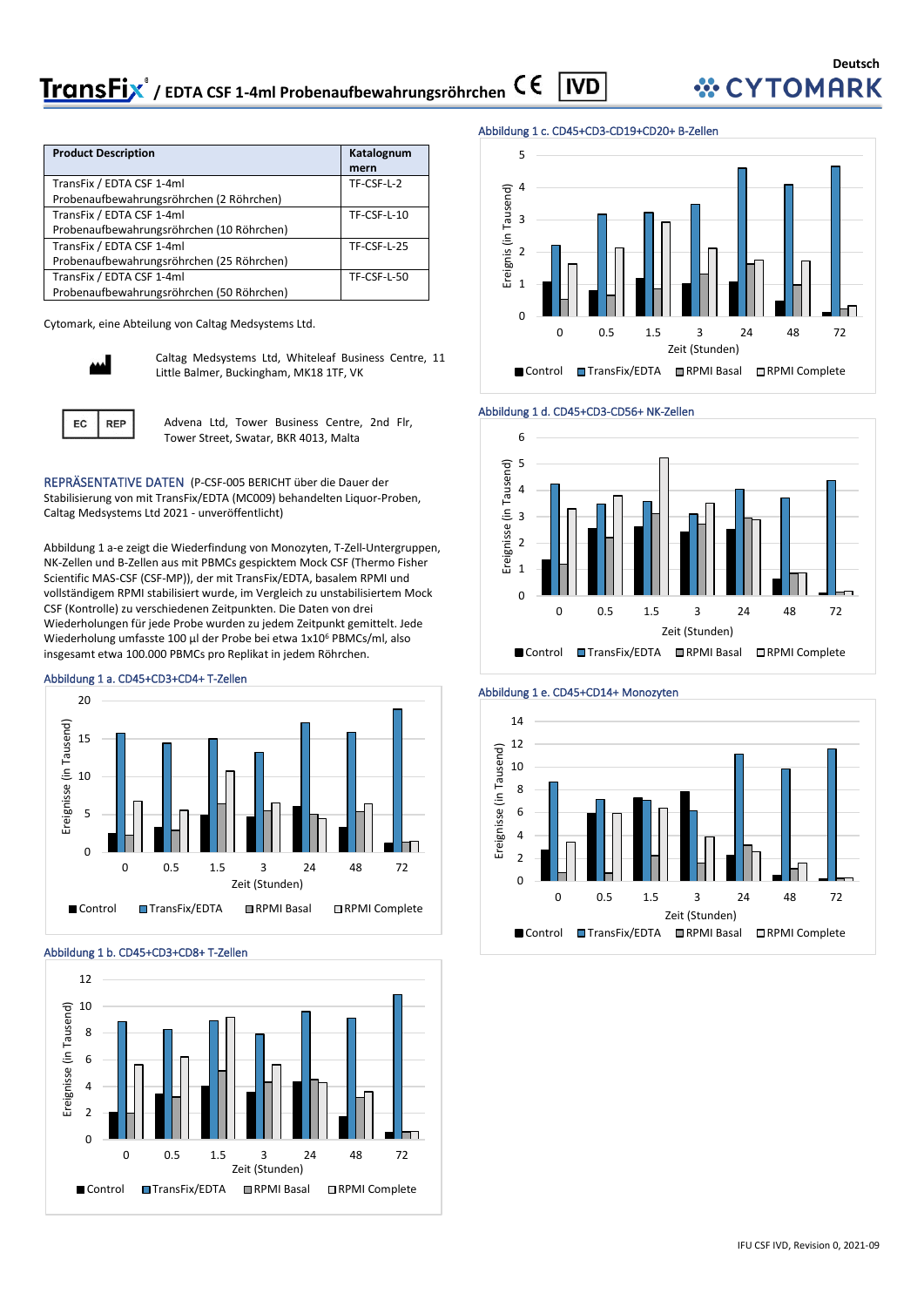#### INSTRUCCIONES DE USO

#### Uso previsto

Los tubos de almacenamiento de muestras de 1-4 ml de líquido cefalorraquídeo (LCR) TransFix®/EDTA están diseñados para la estabilización y el almacenamiento de muestras de LCR humano para la caracterización de los leucocitos infiltrados mediante citometría de flujo. La recuperación de los subgrupos de leucocitos infiltrados puede realizarse en un periodo de 3 días tras la estabilización.

Los tubos de almacenamiento de muestras de 1-4 ml de LCR TransFix/EDTA son para **uso diagnóstico** *in vitro***.**

#### Resumen y principios

En las muestras de LCR, la caracterización cualitativa y cuantitativa de los leucocitos infiltrados mediante citometría de flujo constituye una valiosa herramienta para identificar diversas inmunodeficiencias y enfermedades hematológicas [1-4]. Sin embargo, el número de leucocitos presentes en el LCR suele ser muy bajo y se deteriora rápidamente. Por lo tanto, la evaluación de estas células depende de un análisis urgente, algo que no siempre es posible.

Los subgrupos de leucocitos pueden distinguirse por los antígenos en la superficie celular utilizando anticuerpos fluorescentes y mediante la citometría de flujo. El estabilizador TransFix actúa preservando los antígenos de la superficie celular de los subconjuntos de linfocitos hasta que se pueda realizar el procesamiento y el análisis.

Se ha demostrado que la adición de LCR a los tubos de almacenamiento de muestras de 1-4 ml de LCR TransFix/EDTA en el momento de la punción lumbar amplía notablemente la integridad de estos leucocitos en comparación con las muestras no estabilizadas o con la estabilización mediante otros métodos [1, ver Datos representativos Figura 1]. TransFix/EDTA conserva los antígenos de la superficie celular hasta que se pueda realizar el procesamiento y el análisis [1, 2].

Los tubos de almacenamiento de muestras de 1-4 ml de LCR TransFix/EDTA consisten en viales de polipropileno de 5 ml que contienen 0,2 ml de TransFix/EDTA apto para estabilizar 1-4 ml de LCR.

#### Precauciones y avisos

- 1. El tubo de almacenamiento de muestras de 1-4 ml de LCR TransFix/EDTA está previsto para su uso tal y como se especifica en este documento. Es un producto para «Diagnóstico in vitro» solo para uso profesional.
- 2. Los tubos de almacenamiento de muestras de 1-4 ml de LCR TransFix/EDTA solo están previstos para uso con análisis de citometría de flujo.
- 3. Los tubos de almacenamiento de muestras de 1-4 ml de LCR TransFix/EDTA deben almacenarse ente 2 y 8 °C. No congelar.
- 4. Utilice el volumen adecuado de LCR para garantizar unos resultados precisos.
- 5. No utilizar una vez superada la fecha de caducidad de los tubos y del envase.
- 6. No diluya o añada otros componentes al tubo antes de usarlo. 7. No utilice tinciones de viabilidad celular en muestras tratadas con
- TransFix, ya que se fijan instantáneamente.
- 8. Los tubos de almacenamiento de muestras de 1-4 ml de LCR TransFix/EDTA son monouso. No los reutilice.
- 9. Las muestras tratadas con TransFix y cualquier material que entre en contacto con ellas deben manipularse como potenciales fuentes de transmisión de infecciones.
- 10. Evite que las muestras tratadas con TransFix entren en contacto con la piel y las membranas mucosas. El conservante celular es irritante, y en caso de contacto debe enjuagarse con agua y jabón de forma inmediata.
- 11. Puede encontrar la Ficha de Datos de Seguridad e[n www.cytomark.co.uk](http://www.cytomark.co.uk/) o llamando al +44(0)1280 827460.

#### Reactivos

TransFix es un líquido claro de color verde que contiene formaldehído y otros productos químicos.

#### Señales de deterioro del producto

- 1. Turbidez o precipitado visible en el TransFix.
- 2. Cambio de color del TransFix.
- 3. Cambio del TransFix de líquido a sólido.

Si aparecen señales de deterioro del producto, no lo utilice y póngase inmediatamente en contacto con Cytomark llamando al +44(0)1280 827460 o a través d[e support@cytomark.co.uk.](mailto:cytomark@caltagmedsystems.co.uk)

#### Condiciones de almacenamiento previas al uso y estabilidad

Los tubos de almacenamiento de muestras de 1-4 ml de LCR TransFix/EDTA se envían a una temperatura ambiente de entre -5 °C a 26 °C. Puede ser necesario un aislamiento adicional para el envío en condiciones de temperatura extremas. Los tubos de almacenamiento de muestras de 1-4 ml de LCR TransFix/EDTA deben almacenarse a 2-8 °C una vez recibidos.

Los tubos de almacenamiento de muestras de 1-4 ml de LCR TransFix/EDTA sin usar son estables a una temperatura de 2-8 °C hasta 12 meses o hasta la fecha de caducidad de la etiqueta.

Los tubos de almacenamiento de muestras de 1-4 ml de LCR TransFix/EDTA se suministran en bolsas de aluminio selladas.

#### Instrucciones de uso

- 1. Extraiga el líquido cefalorraquídeo (LCR) mediante punción lumbar de acuerdo con la normativa clínica pertinente.
- 2. Transfiera cuidadosamente 1-4 ml de LCR al tubo de 5 ml utilizando una pipeta manual lo antes posible y como máximo 1 hora después de la punción lumbar.
- 3. Mezcle con cuidado la muestra tratada con TransFix y cierre el tapón.
- 4. Almacene/transporte la muestra tratada con TransFix durante un máximo de 72 horas a 2 - 8 °C.
- 5. Tinte y analice su muestra de LCR estabilizada según su protocolo habitual de citometría de flujo para LCR (N.B. ver Notas).

#### Notas

- 1. Se recomienda que todos los conjugados de anticuerpos se validen junto con los tubos de almacenamiento de muestras de 1-4 ml de LCR TransFix/EDTA antes de su uso.
- 2. Tenga precaución al aplicar estrategias de separación (gating) automática, ya que las posiciones de dispersión de la luz de las células estabilizadas mediante TransFix pueden diferir de las de las células no tratadas.
- 3. El gating de los linfocitos debe realizarse en CD45+/SSc.
- 4. Si se calcula el recuento absoluto de células, debe tenerse en cuenta la dilución con TransFix/EDTA. Por ejemplo, para un tamaño de muestra de 1 ml, se debe ajustar el recuento celular absoluto multiplicando el resultado por 1,2. Para un tamaño de muestra de 2 ml, se debe ajustar el recuento celular absoluto multiplicando el resultado por 1,1, etc.

#### Eliminación

TransFix (Código de Residuos de la UE 18-01-06) contiene formaldehído, que debe eliminarse de acuerdo con la normativa local. Evite los vertidos en los sistemas de alcantarillado y en el medio ambiente.

Una vez que el tubo de almacenamiento de muestras de 1-4 ml de LCR TransFix/EDTA contenga una muestra biológica, debe considerarse como un «peligro absoluto» (Código de residuos de la UE 18-01-03) y debe eliminarse de acuerdo con la normativa local relativa a los residuos clínicos.

#### Referencias

- 1. Use of TransFix Cerebrospinal Fluid Storage Tubes Prevents Cellular Loss and Enhances Flow Cytometric Detection of Malignant Haematological Cells after 18 Hours of Storage. (El uso de tubos de almacenamiento de líquido cefalorraquídeo TransFix evita la pérdida celular y mejora la detección por citometría de flujo de células hematológicas malignas tras 18 horas de almacenamiento). De Jongste *et. al*., Cytometry Part B 2014; 86B: 272– 279.
- 2. Guidelines on the use of Multicolour Flow Cytometry in the Diagnosis of Haematological Neoplasms. (Orientaciones sobre el uso de la citometría de flujo multicolor en el diagnóstico de las neoplasias hematológicas). Johansson *et. al.*, British Journal of Haematology, 2014, 165, 455-488.
- 3. Flow Cytometric Characterization of Cerebrospinal Fluid Cells. (Caracterización por citometría de flujo de las células del líquido cefalorraquídeo). De Graaf MT *et. al*., Cytometry, 2011, 80B: 271-281.
- 4. ESCCA/ISCCA Protocol for the Analysis of Cerebrospinal Fluid by Multiparametric Flow‐cytometry in Hematological Malignancies. (Protocolo de la ESCCA/ISCCA para el análisis del líquido cefalorraquídeo mediante citometría de flujo multiparamétrica en neoplasias hematológicas). Del Principe *et. al.,* Cytometry, 2020; 1– 13.

#### Solicitud de información

En caso de necesitar asistencia, llame al +44(0)1280 827460 o escriba un correo a [support@cytomark.co.uk.](mailto:cytomark@caltagmedsystems.co.uk) Puede encontrar más información online en [www.cytomark.co.uk.](http://www.cytomark.co.uk/) Con cada lote de tubos de almacenamiento de muestras de 1-4 ml de LCR TransFix/EDTA se puede proporcionar un certificado de conformidad.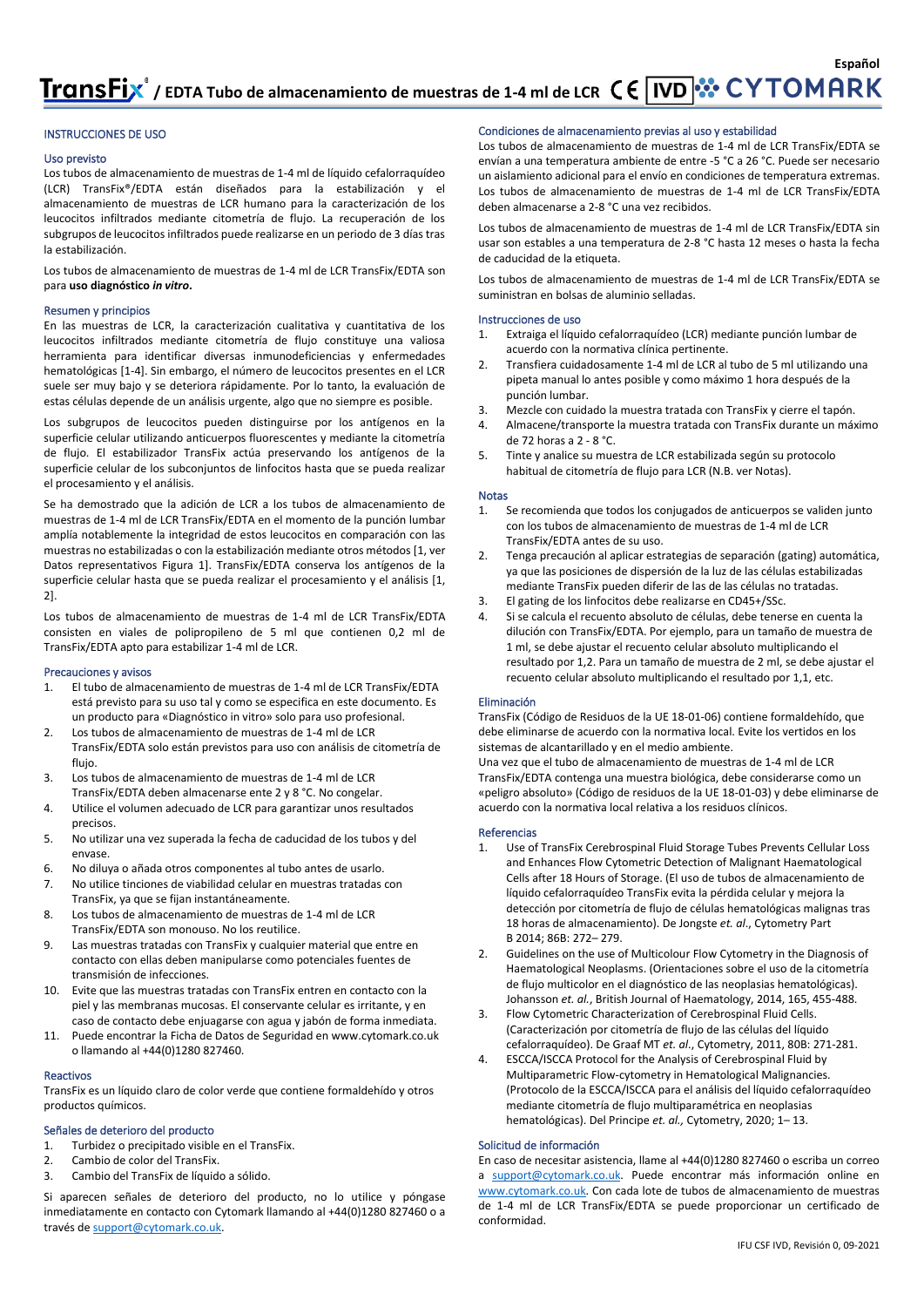## **Español** TransFix<sup>®</sup> / EDTA Tubo de almacenamiento de muestras de 1-4 ml de LCR  $\zeta \in \overline{IVD}$  :  $\cdot \cdot \cdot$  CYTOMARK

| Descripción del producto                                                        | <b>Números</b><br>de<br>catálogo |
|---------------------------------------------------------------------------------|----------------------------------|
| Tubo de almacenamiento de muestras de 1-4 ml de<br>LCR TransFix/EDTA (2 tubos)  | TF-CSF-L-2                       |
| Tubo de almacenamiento de muestras de 1-4 ml de                                 | TF-CSF-L-10                      |
| LCR TransFix/EDTA (10 tubos)                                                    |                                  |
| Tubo de almacenamiento de muestras de 1-4 ml de<br>LCR TransFix/EDTA (25 tubos) | <b>TF-CSF-L-25</b>               |
| Tubo de almacenamiento de muestras de 1-4 ml de                                 | TF-CSF-L-50                      |
| LCR TransFix/EDTA (50 tubos)                                                    |                                  |

Cytomark, una división de Caltag Medsystems Ltd.



**REP** 

EC

Caltag Medsystems Ltd, Whiteleaf Business Centre, 11 Little Balmer, Buckingham, MK18 1TF, Reino Unido

Advena Ltd, Tower Business Centre, 2nd Flr, Tower Street, Swatar, BKR 4013, Malta

DATOS REPRESENTATIVOS (INFORME P-CSF-005 Duración de la estabilización de las muestras de LCR tratadas con TransFix/EDTA (MC009), Caltag Medsystems Ltd 2021- no publicado).

Las figuras 1 a-e. muestran la recuperación de monocitos, subgrupos de células T, células NK y células B a partir de LCR simulado (Thermo Fisher Scientific MAS-CSF (CSF-MP) enriquecido con PBMC) estabilizado con TransFix/EDTA, RPMI basal y RPMI completo, y comparado con LCR simulado no estabilizado (control) en diferentes puntos temporales. Se promediaron los datos de tres réplicas de cada muestra en cada punto temporal. Cada réplica fue de 100 µl de muestra a aproximadamente 1x106 PBMC/ml, lo que supone un total de aproximadamente 100 000 PBMC por réplica en cada tubo.

#### Figura 1 a. CD45+CD3+CD4+ Células T



Figura 1 b. CD45+CD3+CD8+ Células T



#### Figura 1 c. CD45+CD3-CD19+CD20+ Células B







#### Figura 1 e. CD45+CD14+ Monocitos

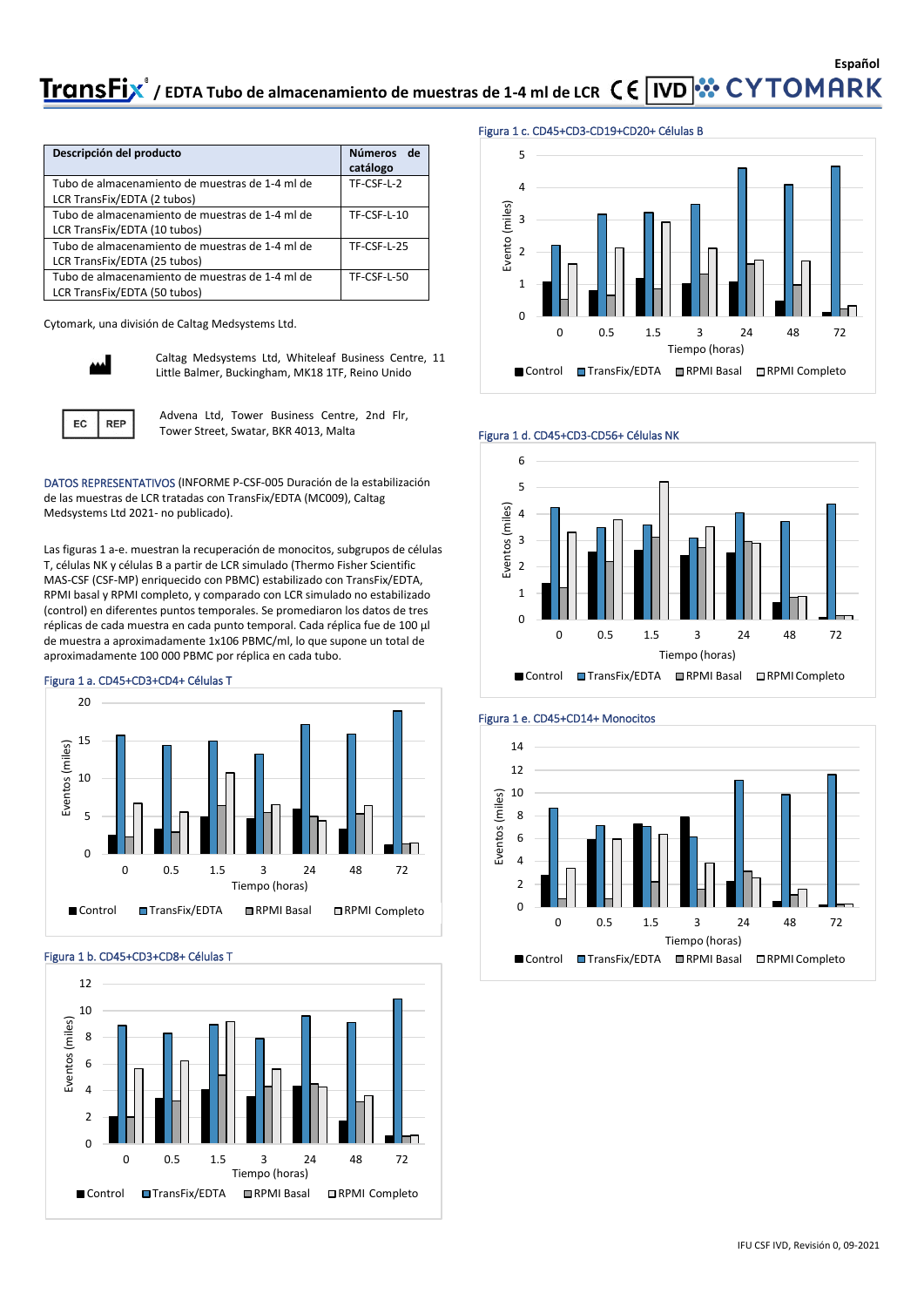#### MODE D'EMPLOI

#### Utilisation attendue

Les tubes de stockage d'échantillons de 1 à 4 ml de liquide céphalorachidien (LCR) TransFix®/EDTA sont destinés à la stabilisation et au stockage d'échantillons de LCR humain pour la caractérisation des leucocytes infiltrés par cytométrie de flux. La récupération des sous-ensembles leucocytaires infiltrés peut être effectuée sur une période de 3 jours après la stabilisation.

Les tubes de stockage d'échantillons TransFix/EDTA LCR 1-4ml sont destinés au diagnostic in vitro.

#### Résumé et principes

Dans les échantillons de LCR, la caractérisation qualitative et quantitative des leucocytes infiltrés par cytométrie de flux est un outil important pour l'identification de diverses immunodéficiences et maladies hématologiques [1- 4]. Cependant, le nombre de leucocytes présents dans le LCR est souvent très faible et se dégrade rapidement. Par conséquent, l'évaluation de ces cellules dépend d'une analyse urgente qui n'est pas toujours possible.

Les sous-ensembles de leucocytes peuvent être distingués par les antigènes de surface cellulaire à l'aide d'anticorps fluorescents et de la cytométrie de flux. Le stabilisateur TransFix agit en préservant les antigènes de surface cellulaire des sous-ensembles de lymphocytes jusqu'à ce que le traitement et l'analyse puissent être effectués.

Il a été démontré que l'ajout de LCR dans les tubes de stockage d'échantillons TransFix/EDTA LCR 1-4ml au moment de la ponction lombaire prolonge de manière significative l'intégrité de ces leucocytes par rapport aux échantillons non stabilisés ou à la stabilisation par d'autres méthodes [1, voir Données représentatives Figure 1]. TransFix/EDTA préserve les antigènes de surface des cellules jusqu'à ce que le traitement et l'analyse puissent être effectués [1, 2].

Les tubes de stockage d'échantillons TransFix/EDTA LCR 1-4ml consistent en des flacons en polypropylène de 5ml contenant 0.2ml de TransFix/EDTA adaptés à la stabilisation de 1-4ml de LCR.

#### Précautions et mises en garde

- 1. Le tube de stockage d'échantillons 1-4ml TransFix/EDTA LCR est destiné à être utilisé comme indiqué dans ce document. Il s'agit d'un produit de « diagnostic in vitro » destiné à un usage professionnel uniquement.
- 2. Les tubes de stockage d'échantillons TransFix/EDTA LCR 1-4ml sont uniquement destinés à l'analyse par cytométrie en flux.
- 3. Les tubes de stockage d'échantillons TransFix/EDTA LCR 1-4ml doivent être conservés à 2-8°C. Ne pas congeler.
- 4. Utilisez le volume correct de LCR pour garantir des résultats précis.
- 5. Ne pas utiliser après la date d'expiration figurant sur les tubes et l'emballage.
- 6. Ne pas diluer ou ajouter d'autres composants dans le tube avant utilisation.
- 7. Ne pas utiliser de colorants de viabilité cellulaire sur les échantillons traités avec TransFix car ils sont fixés instantanément.
- 8. Les tubes de stockage d'échantillons TransFix/EDTA LCR 1-4ml sont à usage unique. Ne pas réutiliser.
- 9. Les échantillons traités par TransFix et tous les matériaux entrant en contact avec lui doivent être manipulés comme s'ils étaient susceptibles de transmettre une infection.
- 10. Évitez tout contact des échantillons traités par TransFix avec la peau et les muqueuses. Le conservateur cellulaire est un irritant et tout contact doit être immédiatement lavé à l'eau et au savon.
- 11. La fiche de données de sécurité peut être obtenue sur www.cytomark.co.uk ou en appelant le +44(0)1280 827460.

#### Réactifs

TransFix est un liquide vert clair contenant du formaldéhyde et d'autres produits chimiques.

#### Indications de détérioration du produit

- 1. Trouble ou précipité visible dans le TransFix.
- 2. Changement de couleur du TransFix qui passe d'un liquide vert clair.
- 3. Changement du TransFix de liquide à solide.

Si des signes de détérioration du produit apparaissent, ne pas l'utiliser et contacter Cytomark immédiatement au : +44(0)1280 827460 ou support@cytomark.co.uk.

#### Conditions de stockage avant utilisation et stabilité

Les tubes de stockage d'échantillons TransFix/EDTA LCR 1-4ml sont expédiés dans des conditions ambiantes, entre des températures de -5°C et 26°C. Une isolation supplémentaire peut être nécessaire pour l'expédition dans des conditions de température extrêmes. Les tubes de stockage d'échantillons TransFix/EDTA LCR 1-4ml doivent être conservés à 2-8°C à l'arrivée.

Les tubes de stockage d'échantillons TransFix/EDTA LCR 1-4ml non utilisés sont stables entre 2 et 8°C jusqu'à 12 mois ou jusqu'à la date de péremption indiquée sur l'étiquette.

Les tubes de stockage d'échantillons TransFix/EDTA LCR 1-4ml sont fournis dans des sachets en aluminium scellés.

#### Mode d'emploi

- Recueillir le liquide céphalo-rachidien (LCR) par ponction lombaire conformément à la norme clinique pertinente.
- 2. Transférer soigneusement 1 4ml de LCR dans le tube de 5ml à l'aide d'une pipette manuelle dès que possible et au plus tard 1 heure après la ponction lombaire.
- 3. Mélanger délicatement l'échantillon traité par TransFix et fermer le bouchon.
- 4. Conserver / transporter l'échantillon traité par TransFix jusqu'à 72 heures  $\lambda$  2 -  $8^{\circ}$ C.
- 5. Colorez et analysez votre échantillon de LCR stabilisé selon votre protocole habituel de cytométrie en flux du LCR (N.B. voir Notes).

#### **Remarques**

- Il est recommandé de valider tous les conjugués d'anticorps en association avec les tubes de stockage d'échantillons TransFix/EDTA LCR 1-4ml avant de les utiliser.
- 2. Faire preuve de prudence lors de la mise en œuvre de stratégies de synchronisation automatique car les positions de diffusion de la lumière des cellules stabilisées par TransFix peuvent différer de celles des cellules non traitées.
- Le marquage des lymphocytes doit être effectué sur CD45+/SSc.
- 4. En cas de calcul du nombre absolu de cellules, la dilution avec TransFix/EDTA doit être prise en compte. C'est-à-dire que pour un échantillon de 1ml, ajuster le nombre absolu de cellules en multipliant le résultat par 1,2. Pour un échantillon de 2ml, ajuster le nombre absolu de cellules en multipliant le résultat par 1,1, etc.

#### Mise au rebut

TransFix (code de déchet UE 18-01-06) contient du formaldéhyde qui doit être éliminé conformément aux réglementations locales. Évitez de le jeter dans les systèmes de drainage et dans l'environnement.

Lorsque le tube de stockage d'échantillons de 1 à 4 ml TransFix/EDTA LCR contient un échantillon biologique, il doit être considéré comme un « danger absolu » (code de déchet UE 18-01-03) et son élimination doit être conforme aux réglementations locales concernant les déchets cliniques.

#### Références

- 1. L'utilisation de tubes de stockage de liquide céphalorachidien TransFix prévient la perte cellulaire et améliore la détection cytométrique en flux des cellules hématologiques malignes après 18 heures de stockage. De Jongste *et. al.,* Cytometry Part B 2014 ; 86B : 272- 279.
- 2. Lignes directrices sur l'utilisation de la cytométrie en flux multicolore dans le diagnostic des néoplasmes hématologiques. Johansson *et. al.*, British Journal of Haematology, 2014, 165, 455-488.
- 3. Caractérisation cytométrique en flux des cellules du liquide céphalorachidien. De Graaf MT *et. al.,* Cytometry, 2011, 80B : 271-281.
- 4. Protocole ESCCA/ISCCA pour l'analyse du liquide céphalorachidien par cytométrie en flux multiparamétrique dans les hémopathies malignes. Del Principe *et. al.,* Cytometry, 2020 ; 1- 13.

#### Informations de commande

Veuillez appeler Cytomark au +44(0)1280 827460 ou envoyer un courriel à support@cytomark.co.uk pour obtenir de l'aide. Des informations supplémentaires sont disponibles en ligne sur www.cytomark.co.uk. Un certificat de conformité peut être fourni avec chaque lot de tubes de stockage d'échantillons TransFix/EDTA LCR 1-4ml.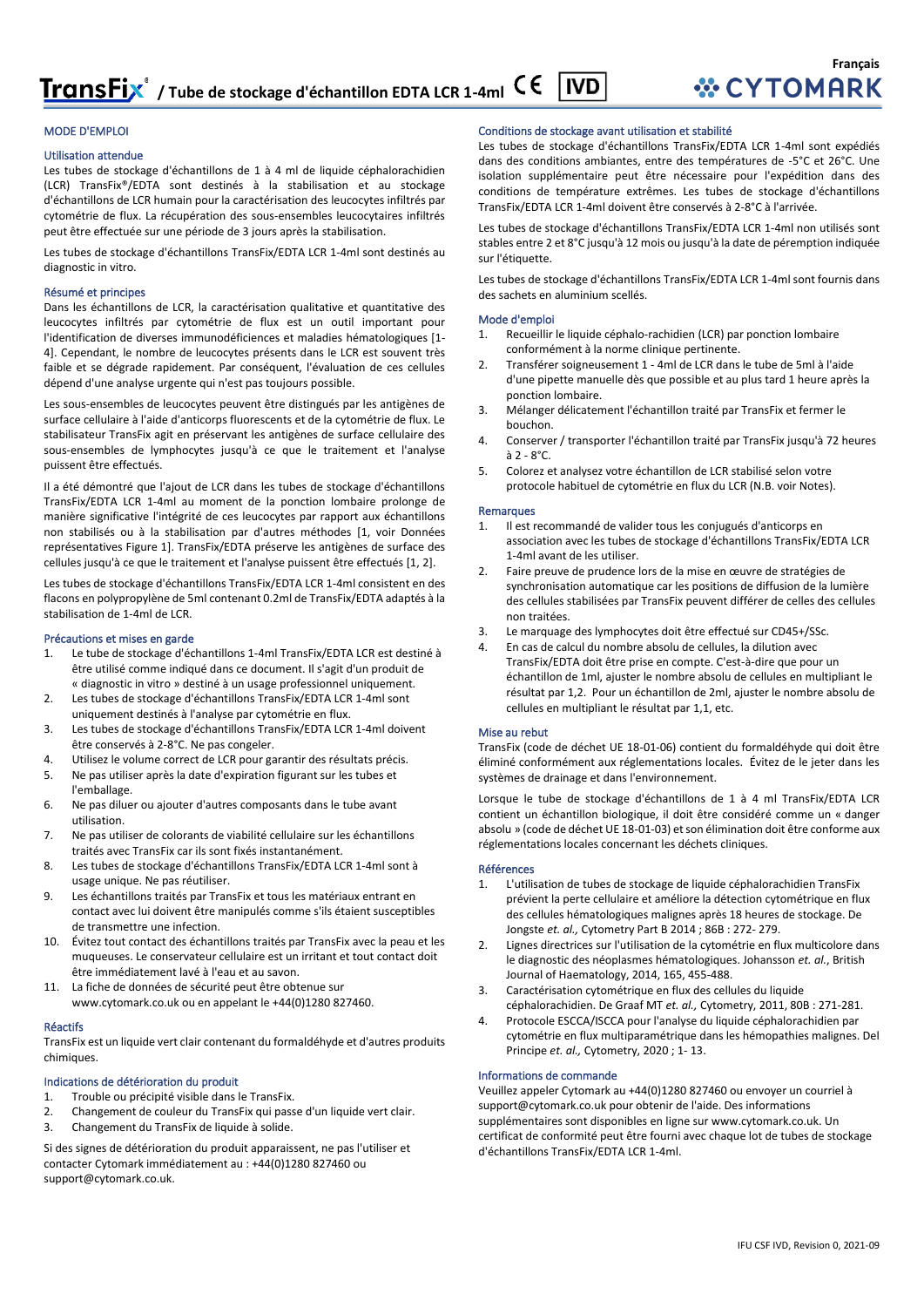#### **TransFix**<sup>\*</sup> / Tube de stockage d'échantillon EDTA LCR 1-4ml CE **IVD**

| Description de produit                                                 | Numéros de<br>catalogue |
|------------------------------------------------------------------------|-------------------------|
| TransFix / EDTA LCR 1-4ml Tube de stockage<br>d'échantillon (2 tubes)  | TF-CSF-L-2              |
| TransFix / EDTA LCR 1-4ml Tube de stockage<br>d'échantillon (10 tubes) | TF-CSF-L-10             |
| TransFix / EDTA LCR 1-4ml Tube de stockage<br>d'échantillon (25 tubes) | TF-CSF-L-25             |
| TransFix / EDTA LCR 1-4ml Tube de stockage<br>d'échantillon (50 tubes) | TF-CSF-L-50             |

Cytomark, une filiale de Caltag Medsystems Ltd.



**REP** 

EC

Caltag Medsystems Ltd, Whiteleaf Business Centre, 11 Little Balmer, Buckingham, MK18 1TF, Royaume-Uni.

Advena Ltd, Tower Business Centre, 2nd Flr, Tower Street, Swatar, BKR 4013, Malte.

DONNÉES REPRÉSENTATIVES (RAPPORT P-CSF-005 Durée de stabilisation des échantillons de LCR traités avec TransFix/EDTA (MC009), Caltag Medsystems Ltd 2021- non publié)

Les figures 1 a-e. montrent la récupération des monocytes, des sous-ensembles de cellules T, des cellules NK et des cellules B à partir de LCR factice (Thermo Fisher Scientific MAS-CSF (CSF-MP) dopé avec des PBMC) stabilisé avec TransFix/EDTA, RPMI basal et RPMI complet, et comparé au LCR factice non stabilisé (contrôle) à différents moments. Les données de trois réplicats pour chaque échantillon ont été moyennées à chaque point de temps. Chaque réplique correspondait à 100µl d'échantillon à environ 1x106 PBMC/ml, soit un total d'environ 100,000 PBMC par réplique dans chaque tube.

#### Figure 1 : a. Cellules T CD45+CD3+CD4+.



#### Figure 1 b. Cellules T CD45+CD3+CD8+.



#### Figure 1 c. Cellules B CD45+CD3-CD19+CD20+.











IFU CSF IVD, Revision 0, 2021-09

**Français** *WCYTOMARK*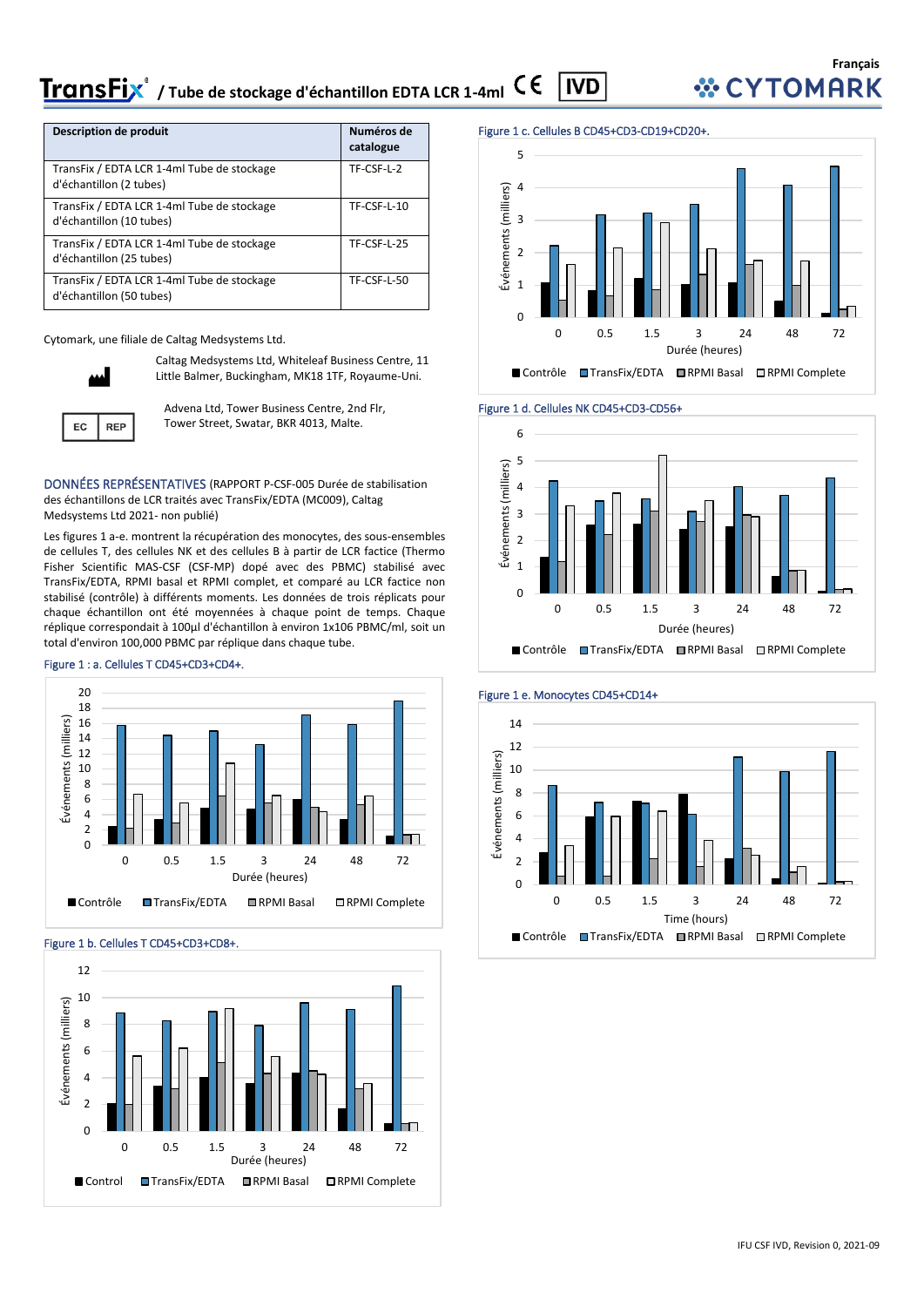**Italiano** TransFix<sup>®</sup> / EDTA CSF Provetta per la conservazione dei campioni da 1-4 ml C E VD **X** C Y TO MARK

#### ISTRUZIONI PER L'USO

#### Uso previsto

Le provette per la conservazione dei campioni TransFix®/EDTA Cerebrospinal Fluid (CSF) da 1-4 ml sono destinate alla stabilizzazione e alla conservazione di campioni di liquido cerebrospinale umano per la caratterizzazione dei globuli bianchi infiltrati mediante citometria a flusso. Il recupero dei sottoinsiemi leucocitari infiltrati può essere realizzato in un periodo di 3 giorni dopo la stabilizzazione.

Le provette per la conservazione dei campioni TransFix/EDTA CSF da 1-4 ml sono per uso diagnostico in vitro.

#### Riassunto e principi

All'interno dei campioni di CSF, la caratterizzazione qualitativa e quantitativa dei leucociti infiltrati tramite citometria a flusso è uno strumento importante per l'identificazione di varie immunodeficienze e malattie ematologiche [1-4]. Tuttavia, il numero di leucociti presenti nel CSF è spesso molto basso e si degradano rapidamente. Pertanto, la valutazione di queste cellule dipende da un'analisi urgente che non è sempre possibile.

Sottoinsiemi di leucociti possono essere distinti in base agli antigeni della superficie cellulare utilizzando anticorpi fluorescenti e citometria a flusso. Lo stabilizzatore TransFix agisce preservando gli antigeni della superficie cellulare dei sottoinsiemi di linfociti fino a quando non è possibile eseguire l'elaborazione e l'analisi.

L'aggiunta di CSF alle provette per la conservazione dei campioni TransFix/EDTA CSF da 1-4 ml, al momento della puntura lombare, ha dimostrato di estendere significativamente l'integrità di questi leucociti rispetto a campioni non stabilizzati o stabilizzati con altri metodi [1, vedi Dati rappresentativi Figura 1]. TransFix/EDTA conserva gli antigeni della superficie cellulare fino a quando non è possibile eseguire l'elaborazione e l'analisi [1, 2].

Le provette per la conservazione dei campioni TransFix/EDTA CSF da 1-4 ml sono costituite da fiale in polipropilene da 5 ml contenenti 0,2 ml di TransFix/EDTA adatte a stabilizzare 1-4 ml di CSF.

#### Precauzioni e avvertenze

- 1. La provetta per la conservazione dei campioni TransFix/EDTA CSF da 1-4 ml è destinata all'uso come specificato nel presente documento. Si tratta di un prodotto " Diagnostico in vitro" solo per uso professionale.
- 2. Le provette per la conservazione dei campioni TransFix/EDTA CSF 1-4ml sono solo per l'uso con analisi di citometria a flusso.
- 3. Le provette per la conservazione dei campioni TransFix/EDTA CSF da 1-4 ml devono essere conservate a 2-8°C. Non congelare.
- 4. Utilizzare il volume corretto di CSF per garantire risultati accurati.
- 5. Non usare dopo la data di scadenza riportata sulle provette e sulla confezione.
- 6. Non diluire o aggiungere altri componenti alla provetta prima dell'uso.
- 7. Non usare coloranti per la vitalità cellulare su campioni trattati con TransFix perché vengono fissati istantaneamente.
- 8. Le provette per la conservazione dei campioni TransFix/EDTA CSF da 1-4 ml sono solo monouso. Non riutilizzare.
- 9. I campioni trattati con TransFix e tutti i materiali che entrano in contatto con esso devono essere maneggiati come se fossero in grado di trasmettere infezioni.
- 10. Evitare il contatto dei campioni trattati con TransFix con la pelle e le mucose. Il conservante cellulare è irritante e qualsiasi contatto deve essere lavato immediatamente con acqua e sapone.
- 11. La scheda di dati di sicurezza può essere richiesta su www.cytomark.co.uk o chiamando il numero +44(0)1280 827460.

#### Reagenti

TransFix è un liquido verde chiaro contenente formaldeide e altre sostanze chimiche.

#### Indicazioni di deterioramento del prodotto

- 1. Nuvolosità o precipitato visibile nel TransFix.<br>1. Cambio di colore di TransFix da liquido verde
- 1. Cambio di colore di TransFix da liquido verde chiaro.
- 2. Cambio del TransFix da liquido a solido.

Se si verificano indicazioni di deterioramento del prodotto, non utilizzare e contattare immediatamente Cytomark al numero: +44(0)1280 827460 o support@cytomark.co.uk.

#### Condizioni di conservazione e stabilità prima dell'uso

Le provette per la conservazione dei campioni TransFix/EDTA CSF da 1-4 ml vengono spedite in condizioni ambientali, a temperature comprese tra -5°C e 26°C. Potrebbe essere necessario un ulteriore isolamento per la spedizione in condizioni di temperatura estreme. Le provette per la conservazione dei campioni TransFix/EDTA CSF da 1-4 ml devono essere conservate a 2-8°C all'arrivo.

Le provette per la conservazione dei campioni TransFix/EDTA CSF da 1-4 ml inutilizzate sono stabili a 2 - 8°C fino a 12 mesi o fino alla data di scadenza riportata sull'etichetta.

Le provette per la conservazione dei campioni TransFix/EDTA CSF da 1-4 ml sono fornite in buste di alluminio sigillate.

#### Istruzioni per l'uso

- 1. Raccogliere il liquido cerebrospinale (CSF) mediante puntura lombare secondo lo standard clinico pertinente.
- 2. Trasferire con cautela, il prima possibile e non oltre 1 ora dopo la puntura lombare, 1 – 4 ml di liquido cerebrospinale nella provetta da 5 ml utilizzando una pipetta manuale.
- 3. Mescolare delicatamente il campione trattato con TransFix e chiudere il tappo.
- 4. Conservare/trasportare il campione trattato con TransFix fino a 72 ore a 2 - 8°C.
- 5. Colorare e analizzare il campione di CSF stabilizzato secondo il consueto protocollo di citometria a flusso del CSF (NB - vedi le note)

#### Note

- 1. Si raccomanda che prima dell'uso tutti i coniugati anticorpali siano convalidati in associazione con le provette per la conservazione dei campioni TransFix/EDTA CSF da 1-4 ml.
- Usare cautela nell'implementare strategie di gating automatico, poiché le posizioni di dispersione della luce delle cellule stabilizzate dal TransFix possono differire da quelle delle cellule non trattate.
- 3. Il gating per i linfociti deve essere eseguito su CD45+/SSc.
- 4. Se si calcola la conta cellulare assoluta, è necessario tenere conto della diluizione con TransFix/EDTA. Ad esempio, per un campione di 1 ml, regolare la conta cellulare assoluta moltiplicando l'output per 1,2. Per una dimensione del campione di 2 ml, regolare il conteggio assoluto delle cellule moltiplicando l'output per 1,1 e così via.

#### **Smaltimento**

TransFix (Codice rifiuti UE 18-01-06) contiene formaldeide che deve essere smaltita in conformità alle normative locali. Evitare lo smaltimento nei sistemi di drenaggio e nell'ambiente.

Una volta che la provetta di conservazione del campione TransFix/EDTA CSF da 1-4 ml contiene un campione biologico, deve essere considerata un "pericolo assoluto" (Codice rifiuti UE 18-01-03) e lo smaltimento deve avvenire in conformità alle normative locali relative ai rifiuti clinici.

#### Riferimenti

- 1. Use of TransFix Cerebrospinal Fluid Storage Tubes Prevents Cellular Loss and Enhances Flow Cytometric Detection of Malignant Haematological Cells after 18 Hours of Storage. De Jongste *et. al*., Cytometry Part B 2014; 86B: 272– 279.
- 2. Guidelines on the use of Multicolour Flow Cytometry in the Diagnosis of Haematological Neoplasms. Johansson *et. al.,* British Journal of Haematology, 2014, 165, 455-488.
- 3. Flow Cytometric Characterization of Cerebrospinal Fluid Cells. De Graaf MT *et. al.,* Cytometry, 2011, 80B: 271-281.
- 4. ESCCA/ISCCA Protocol for the Analysis of Cerebrospinal Fluid by Multiparametric Flow‐cytometry in Hematological Malignancies. Del Principe *et. al.,* Cytometry, 2020; 1– 13.

#### Informazioni sull'ordine

Si prega di chiamare la Cytomark al numero +44(0)1280 827460 o di inviare un'email a support@cytomark.co.uk per assistenza. Ulteriori informazioni sono disponibili online su www.cytomark.co.uk. Un certificato di conformità può essere fornito con ogni lotto di provette per la conservazione dei campioni TransFix/EDTA CSF da 1-4 ml.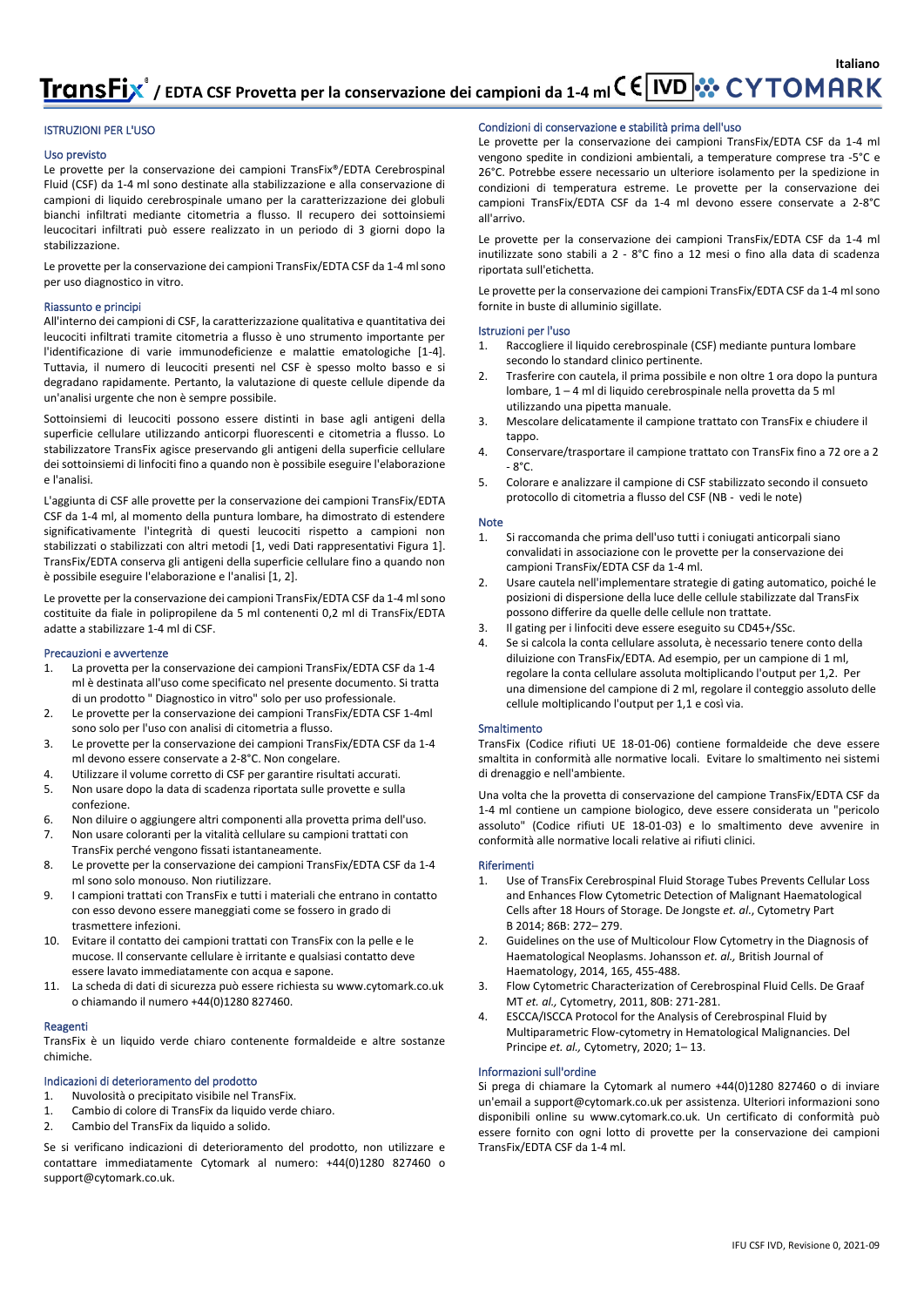## **Italiano TransFix**® / EDTA CSF Provetta per la conservazione dei campioni da 1-4 ml C E IVD **X** CY TOMARK

| Descrizione del prodotto                              | di<br><b>Numeri</b><br>catalogo |
|-------------------------------------------------------|---------------------------------|
| TransFix / EDTA CSF Provetta per la conservazione dei | TF-CSF-L-2                      |
| campioni da 1-4 ml (2 provette)                       |                                 |
| TransFix / EDTA CSF Provetta per la conservazione dei | TF-CSF-L-10                     |
| campioni da 1-4 ml (10 provette)                      |                                 |
| Provetta per la conservazione dei campioni TransFix / | TF-CSF-L-25                     |
| EDTA CSF 1-4ml (25 provette)                          |                                 |
| TransFix / EDTA CSF Provetta per la conservazione dei | TF-CSF-L-50                     |
| campioni da 1-4 ml (50 provette)                      |                                 |

Cytomark, una divisione di Caltag Medsystems Ltd.



**REP** 

EC

Caltag Medsystems Ltd, Whiteleaf Business Centre, 11 Little Balmer, Buckingham, MK18 1TF, Regno Unito

Advena Ltd, Tower Business Centre, 2nd Flr, Tower Street, Swatar, BKR 4013, Malta

DATI RAPPRESENTATIVI (P-CSF-005 REPORT Lunghezza di stabilizzazione dei campioni di CSF trattati con TransFix/EDTA (MC009), Caltag Medsystems Ltd 2021– non pubblicato)

La figura 1 ae. mostra il recupero di monociti, sottoinsiemi di cellule T, cellule NK e cellule B dal Mock CSF (Thermo Fisher Scientific MAS-CSF (CSF-MP) con PBMC) stabilizzato con TransFix/EDTA, RPMI basale e RPMI completo, e confrontato con Mock CSF non stabilizzato (controllo) a vari punti temporali. I dati di tre replicati per ogni campione sono stati mediati ad ogni punto temporale. Ogni replicato era 100µl di campione a circa 1x106 PBMC/ml, quindi un totale di circa 100.000 PBMC per replicato in ciascuna provetta.

#### Figura 1 a. CD45+CD3+CD4+ Cellule T



#### Figura 1 b. CD45+CD3+CD8+ Cellule T



#### Figura 1 c. CD45+CD3-CD19+CD20+ Cellule B









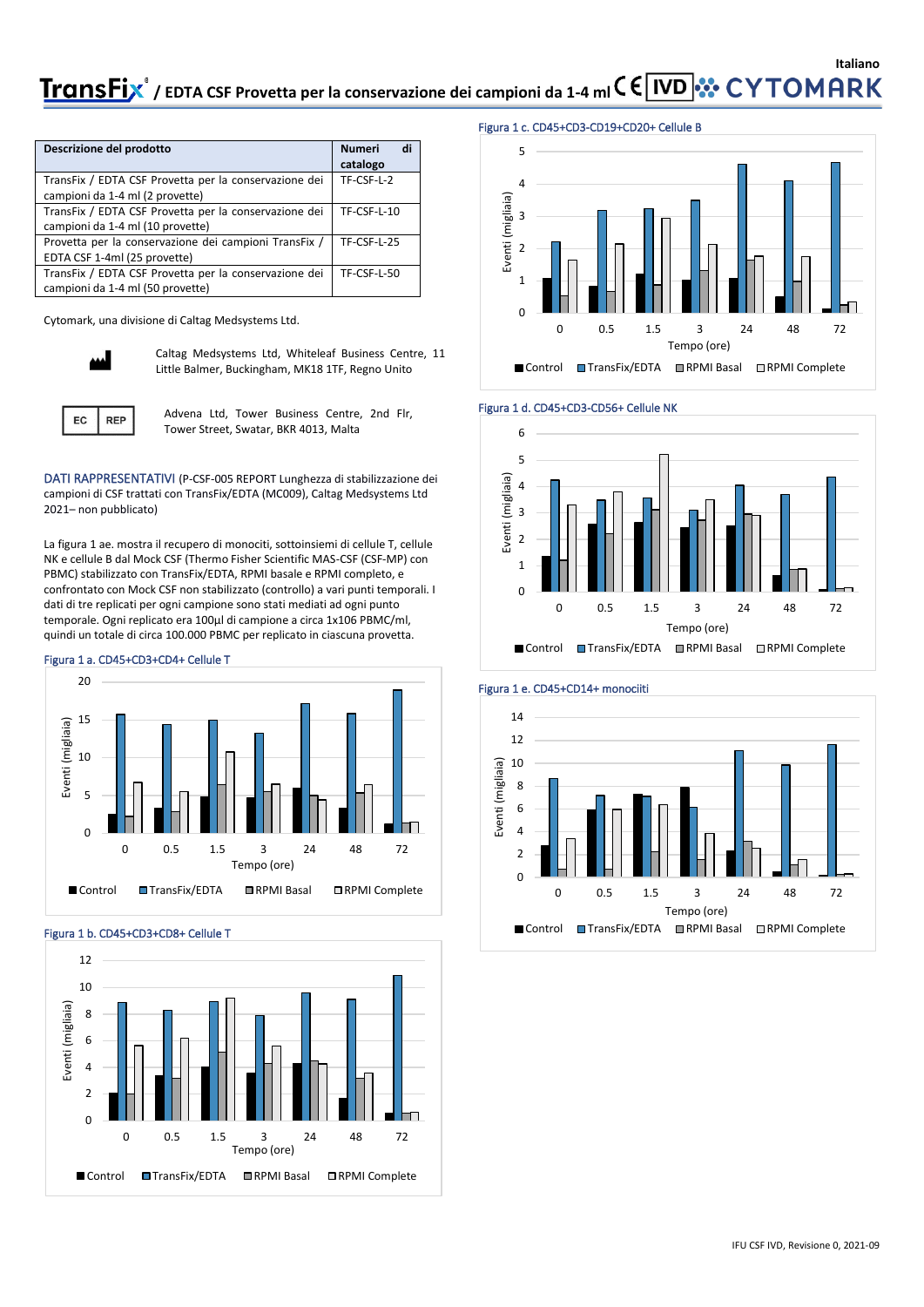

#### NAUDOJIMO INSTRUKCIJOS

#### Naudojimo paskirtis

TransFix®/EDTA cerebrospinalinio skysčio (toliau – CSF) 1–4 ml mėgintuvėliai yra skirti žmogaus CSF mėginiams stabilizuoti ir laikyti, kad būtų galima apibūdinti infiltruotus baltuosius kraujo kūnelius pagal srautinės citometrijos metodus. Infiltruotus leukocitų pogrupius galima atkurti per 3 dienas po stabilizavimo.

TransFix/EDTA CSF 1–4 ml mėgintuvėliai skirti *in vitro* **diagnostikai.**

#### Santrauka ir principai

CSF mėginiuose kokybinis ir kiekybinis infiltruotų leukocitų apibūdinimas srautinės citometrijos metodu yra svarbi priemonė įvairioms imunodeficitinėms ir hematologinėms ligoms nustatyti [1-4]. Tačiau CSF esančių leukocitų skaičius dažnai yra labai mažas ir greitai sumažėja, todėl reikia skubiai atlikti šių ląstelių analizę, bet tai ne visada įmanoma.

Leukocitų pogrupius galima atskirti pagal ląstelių paviršiaus antigenus, naudojant fluorescencinius antikūnus ir srautinę citometriją. "TransFix" stabilizatorius išsaugo limfocitų pogrupių ląstelių paviršiaus antigenus tol, kol bus galima atlikti analizę.

Įrodyta, kad CSF supylimas į TransFix/EDTA CSF 1–4 ml mėgintuvėlius juosmens punkcijos metu reikšmingai padidina šių leukocitų vientisumą nei naudojant nestabilius mėginius arba stabilizavimą kitais metodais [1, žr. reprezentatyvius duomenis 1 pav.]. TransFix/EDTA išsaugo ląstelių paviršiaus antigenus tol, kol bus galima atlikti analizę [1, 2].

TransFix/EDTA CSF 1–4 ml mėgintuvėlius sudaro 5 ml polipropileno buteliukai, kuriuose yra 0,2 ml TransFix/EDTA ir tinka stabilizuoti 1–4 ml CSF.

#### Atsargumo priemonės ir įspėjimai

- 1. TransFix/EDTA CSF 1–4 ml mėgintuvėlis skirtas naudoti, kaip nurodyta šiame dokumente. Šis "In Vitro diagnostinis" produktas, skirtas tik specialistų naudojimui.
- 2. TransFix/EDTA CSF 1–4 ml mėgintuvėliai skirti naudoti tik srautinei citometrijos analizei.
- 3. TransFix/EDTA CSF 1–4 ml mėgintuvėliai turi būti laikomi 2–8 °C temperatūroje. Neužšaldykite.
- 4. Norėdami gauti tikslius rezultatus, naudokite teisingą CSF kiekį.
- 5. Nenaudokite pasibaigus galiojimo laikui, nurodytam ant mėgintuvėlio ir pakuotės.
- 6. Prieš naudojimą neskieskite ir nepilkite į mėgintuvėlį kitų komponentų.
- 7. Nenaudokite ląstelių gyvybingumo dažų mėginiuose, apdorotuose "TransFix", nes jie iš karto užfiksuojami.
- 8. TransFix/EDTA CSF 1–4 ml yra tik vienkartinio naudojimo mėgintuvėliai. Jų pakartotinai naudoti negalima.
- 9. "TransFix" apdorotus mėginius ir visas su jais besiliečiančias medžiagas reikia tvarkyti taip, tarsi jie perduotų infekciją.
- 10. Venkite "TransFix" apdorotų mėginių sąlyčio su oda ir gleivine. Ląstelių konservantas yra dirginanti medžiaga ir patektus ant odos reikia nedelsiant nuplauti muilu ir vandeniu.
- 11. Saugos duomenų lapą galima rasti internete [www.cytomark.co.uk](http://www.cytomark.co.uk/) arba gauti paskambinus telefonu +44(0)1280 827460.

#### Reagentai

"TransFix" yra skaidrus žalias skystis, kurio sudėtyje yra formaldehido ir kitų cheminių medžiagų.

#### Sugedusio produkto požymiai

- 1. "TransFix" matomas drumzlės arba nuosėdos.
- 2. "TransFix" skaidrios žalio skysčio spalvos pasikeitimas.
- 3. "TransFix" skysčio sukietėjimas.

Jei yra produkto gedimo požymių, nenaudokite ir nedelsdami susisiekite su "Cytomark": +44(0)1280 827460 arba rašykite support@cytomark.co.uk.

#### Laikymo sąlygos ir stabilumas prieš naudojimą

TransFix/EDTA CSF 1–4 ml mėgintuvėliai vežami aplinkos sąlygomis nuo -5 °C iki 26 °C temperatūroje. Jei gabenama ekstremaliomis temperatūros sąlygomis, gali prireikti papildomos izoliacijos. Atvežti TransFix/EDTA CSF 1–4 ml mėgintuvėliai turi būti laikomi 2–8 °C temperatūroje.

Nepanaudoti TransFix/EDTA CSF 1–4 ml mėgintuvėliai išlieka stabilūs 2–8 °C temperatūroje apie 12 mėnesių arba iki etiketėje nurodytos galiojimo datos.

TransFix/EDTA CSF 1–4 ml mėgintuvėliai yra supakuoti maišelyje su folija.

#### Naudojimo instrukcijos

- 1. Surinkite juosmens punkcijos cerebrospinalinį skystį (CSF) pagal atitinkamą klinikinį standartą.
- 2. Kuo greičiau, bet ne vėliau kaip per 1 valandą po juosmens punkcijos, pipete atsargiai įpilkite 1–4 ml CSF į 5 ml mėgintuvėlį.
- 3. Atsargiai sumaišykite "TransFix" apdorotą mėginį ir uždarykite dangtelį.
- 4. Laikykite / transportuokite "TransFix" apdorotą mėginį per 72 valandas 2– 8 °C temperatūroje.
- 5. Dažykite ir analizuokite stabilizuotą CSF mėginį pagal įprastą CSF srautinės citometrijos protokolą (Pastaba: žr. skyrių "Pastabos")

#### Pastabos

- 1. Prieš naudojimą rekomenduojama patvirtinti visus antikūnų konjugatus su TransFix/EDTA CSF 1–4 ml mėgintuvėliais.
- 2. Būkite atsargūs vykdydami automatinio uždarymo strategijas, nes "TransFix" stabilizuotų ląstelių šviesos sklaidos padėtis gali skirtis nuo neapdorotų ląstelių.
- 3. Uždarant limfocitus, reikia atlikti CD45+/SSc.
- 4. Skaičiuojant absoliutų ląstelių skaičių reikia atsižvelgti į praskiedimą TransFix/EDTA, t. y. 1 ml mėginio dydį pakoreguokite absoliutų ląstelių skaičių padauginę iš išvesties 1,2. Jei mėginio dydis yra 2 ml, koreguokite absoliutų ląstelių skaičių padauginę iš išvesties 1,1 ir pan.

#### Šalinimas

"TransFix" (ES atliekų kodas 18-01-06) sudėtyje yra formaldehido, kuris turi būti šalinamas laikantis vietinių taisyklių. Nešalinkite į kanalizaciją ir aplinką.

Kai TransFix/EDTA CSF 1–4 ml mėgintuvėlyje yra biologinis mėginys. Jis turi būti laikomas "absoliučiu pavojumi" (ES atliekų kodas 18-01-03) ir šalinamas laikantis vietinių klinikinių atliekų šalinimo taisyklių.

#### Informacijos šaltiniai:

- 1. "TransFix" cerebrospinalinio skysčio mėgintuvėlių naudojimas padeda išvengti ląstelių praradimo ir pagerėja piktybinių hematologinių ląstelių srautinis citometrinis aptikimas po 18 valandų. De Jongste *ir. kt*., Citometrijos B dalis 2014; 86B: 272–279.
- 2. Daugiaspalvės srautinės citometrijos naudojimo gairės diagnozuojant hematologinius navikus. Johansson *ir. kt.*, British Journal of Hematology, 2014, 165, 455–488.
- 3. Cerebrospinalinio skysčio ląstelių srautinės citometrijos apibūdinimas. De Graaf MT *ir. kt.*, Citometrija, 2011, 80B: 271–281.
- 4. ESCCA/ISCCA protokolas, skirtas cerebrospinalinio skysčio analizei naudojant daugiaparametrinę srautinę citometriją piktybinių hematologinių navikų atvejais. Del Principe *ir. kt.,* Citometrija, 2020; 1–13.

#### Užsakymo informacija

Jei reikia pagalbos, skambinkite "Cytomark" telefonu +44(0)1280 827460 arba rašykite el. laišką [support@cytomark.co.uk.](mailto:cytomark@caltagmedsystems.co.uk) Papildomos informacijos galima rasti internet[e www.cytomark.co.uk](http://www.cytomark.co.uk/). Atitikties sertifikatas gali būti pateiktas prie kiekvienos TransFix/EDTA CSF 1–4 ml mėgintuvėlių partijos.

| Produkto aprašymas                                   | Katalogo    |
|------------------------------------------------------|-------------|
|                                                      | numeriai    |
| TransFix / EDTA CSF 1-4 ml megintuvelis (2 tūbelės)  | TF-CSF-L-2  |
| TransFix / EDTA CSF 1-4 ml megintuvelis (10 tūbelės) | TF-CSF-L-10 |
| TransFix / EDTA CSF 1-4 ml megintuvelis (25 tūbelių) | TF-CSF-L-25 |
| TransFix / EDTA CSF 1-4 ml megintuvelis (50 tūbelės) | TF-CSF-L-50 |

"Cytomark", "Caltag Medsystems Ltd." padalinys



..Caltag Medsystems Ltd". Whiteleaf Business Centre, 11 Little Balmer, Buckingham, MK18 1TF, UK



"Advena Ltd", Tower Business Centre, 2nd Flr, Tower Street, Swatar, BKR 4013, Malta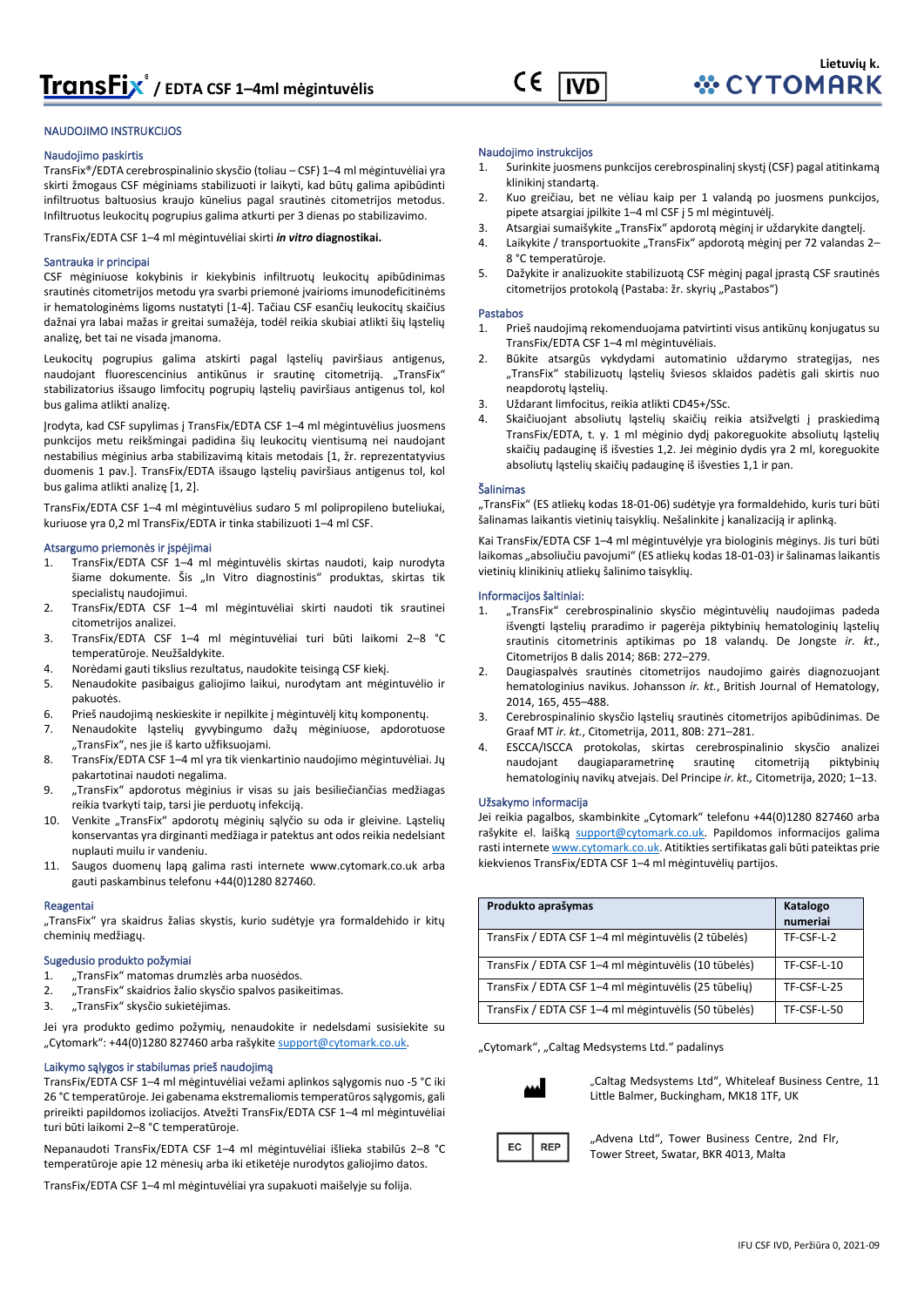# **/ EDTA CSF 1–4ml mėgintuvėlis**

REPREZENTATYVŪS DUOMENYS (P-CSF-005 ATASKAITA CSF mėginių, apdorotų TransFix/EDTA, stabilizavimo trukmė (MC009), "Caltag Medsystems Ltd" 2021 – nepaskelbta)

1 a-e. pav. rodomas monocitų, T ląstelių pogrupių, NK ląstelių ir B ląstelių atkūrimas iš "Mock CSF" ("Thermo Fisher Scientific MAS-CSF" (CSF-MP) sustiprintas su PBMC), stabilizuoto naudojant "TransFix"/EDTA, bazinį RPMI bei pilną RPMI ir palyginamas su nestabiliu "Mock CSF" (kontrolinis) įvairiais laiko tarpsniais. Atlikus tris bandymus su kiekvienu mėginiu, duomenys buvo vidutiniškai apskaičiuoti pagal kiekvieną laiko tarpsnį. Kiekvienas bandymas buvo atliktas su mėginiu 100 µl maždaug 1x106 PBMC/ml, taigi iš viso kiekviename mėgintuvėlyje buvo apie 100 000 PBMC.

#### 1 a. pav. CD45+CD3+CD4+ T ląstelės







### 1 d. pav. CD45+CD3-CD56+ NK ląstelės

**IVD** 

CE





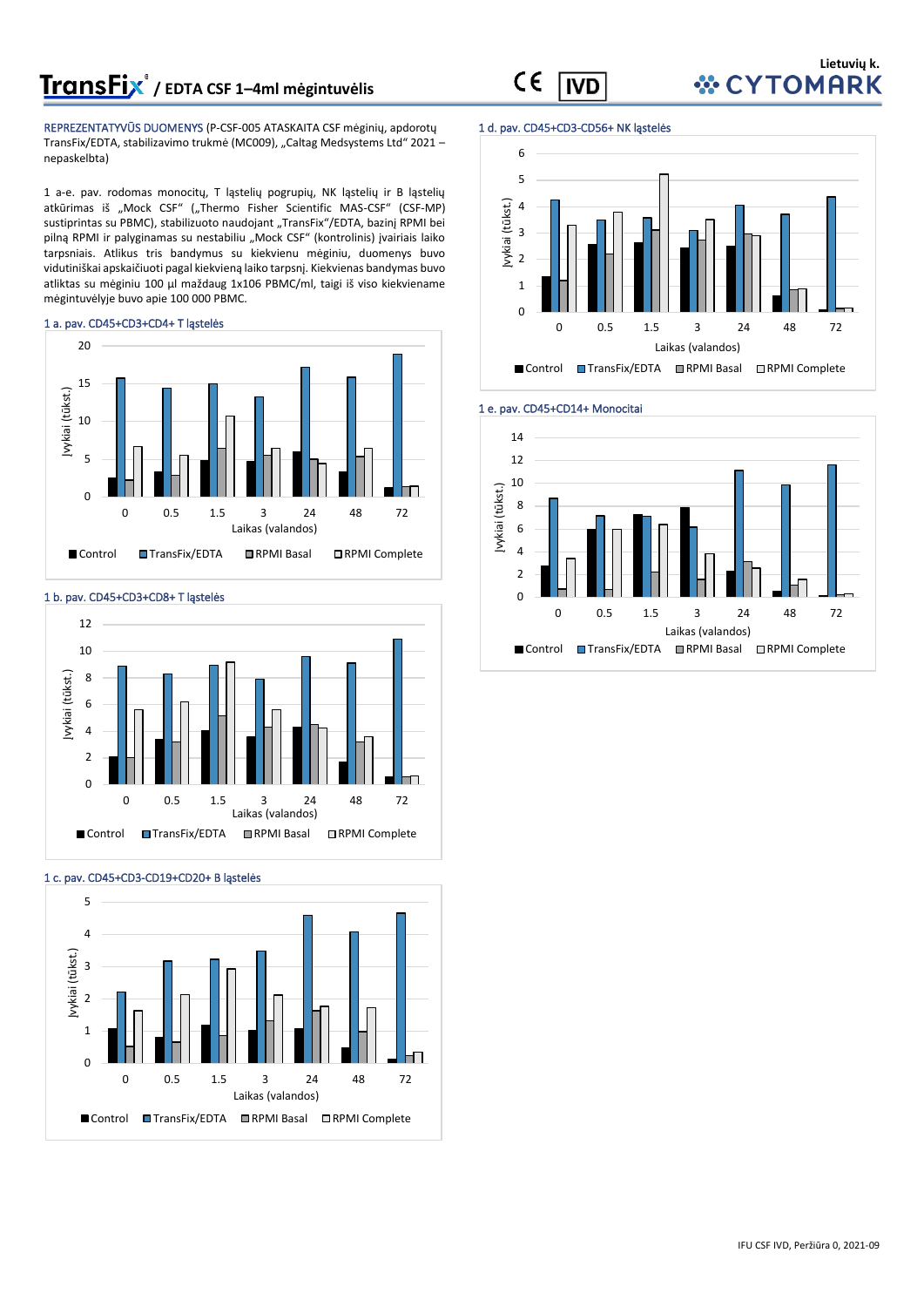

#### Beoogd gebruik

TransFix®/EDTA cerebrospinale vloeistof (CSF) -monsteropslagbuisjes van 1-4 ml zijn bedoeld voor de stabilisatie en opslag van humane CSF-monsters voor karakterisering van geïnfiltreerde witte bloedcellen door middel van flowcytometrie. Herstel van geïnfiltreerde leukocytensubsets kan worden bereikt tijdens een periode van 3 dagen na stabilisatie.

TransFix/EDTA CSF-monsteropslagbuisjes van 1-4 ml zijn voor *invitrodiagnostisch* gebruik**.**

#### Samenvatting en principes

Binnen CSF-monsters is de kwalitatieve en kwantitatieve karakterisering van geïnfiltreerde leukocyten via flowcytometrie een belangrijk hulpmiddel voor de identificatie van verschillende immuundeficiënties en hematologische ziekten [1-4]. Het aantal leukocyten in CSF is echter vaak erg laag en wordt snel afgebroken. Daarom is de beoordeling van deze cellen afhankelijk van een dringende analyse, wat niet altijd mogelijk is.

Subsets van leukocyten kunnen op basis van de antigenen aan het celoppervlak worden onderscheiden met behulp van fluorescerende antilichamen en flowcytometrie. De TransFix stabilisator werkt door de antigenen aan het celoppervlak te preserveren totdat de verwerking en de analyse uitgevoerd kunnen worden.

Het is aangetoond dat toevoeging van CSF aan TransFix/EDTA CSFmonsteropslagbuisjes van 1-4 ml op het moment van lumbaalpunctie de integriteit van deze leukocyten aanzienlijk vergroot in vergelijking met nietgestabiliseerde monsters of stabilisatie met andere methoden [1, zie representatieve gegevens figuur 1]. TransFix/EDTA bewaart de celoppervlakteantigenen totdat verwerking en analyse kan worden uitgevoerd [1, 2].

TransFix/EDTA CSF-monsteropslagbuisjes van 1-4 ml bestaan uit 5 ml polypropyleen flacons met 0,2 ml TransFix/EDTA geschikt voor het stabiliseren van 1-4 ml CSF.

#### Voorzorgsmaatregelen en waarschuwingen

- 1. TransFix/EDTA CSF-monsteropslagbuisje van 1-4 ml is bedoeld voor gebruik zoals gespecificeerd in dit document. Het is een 'invitrodiagnostisch' product dat uitsluitend voor professioneel gebruik is bestemd.
- 2. TransFix/EDTA CSF-monsteropslagbuisjes van 1-4 ml zijn alleen bedoeld voor gebruik met flowcytometrie-analyse.
- 3. TransFix/EDTA CSF-monsteropslagbuisjes van 1-4 ml moeten worden bewaard bij 2-8°C. Bevries niet.
- 4. Gebruik het juiste volume CSF om nauwkeurige resultaten te garanderen.
- 5. TransFix mag niet gebruikt worden na de vervaldatum op de buisjes en de verpakking.
- 6. Voor gebruik niet verdunnen of andere componenten aan het buisje toevoegen.
- 7. Gebruik geen levensvatbare celvlekken op monsters die met TransFix zijn behandeld, aangezien deze onmiddellijk worden gefixeerd.
- 8. TransFix/EDTA CSF-monsteropslagbuisjes van 1-4 ml zijn uitsluitend bedoeld voor eenmalig gebruik. Niet geschikt voor hergebruik.
- 9. Met TransFix behandelde monsters en alle andere materialen die ermee in contact komen, moeten worden behandeld alsof zij infecties kunnen overbrengen.
- 10. Vermijd contact van met TransFix behandelde monsters met de huid en slijmvliezen. Het celverduurzamingsmiddel is een irriterende stof en elke aanraking met het middel dient direct te worden afgewassen met water en zeep.
- 11. Het veiligheidsinformatieblad kan worden verkregen op [www.cytomark.co.uk](http://www.cytomark.co.uk/) of door te bellen naar +44(0)1280 827460.

#### Reagentia

TransFix is een heldere groene vloeistof die formaldehyde en andere chemicaliën bevat.

#### Indicaties van productverslechtering

- 1. Zichtbare troebelheid of bezinksel in de TransFix.<br>2. Kleurverandering van een helder groene TransFix.
- 2. Kleurverandering van een helder groene TransFix vloeistof.
- 3. TransFix verandert van vloeibaar naar vast.

Gebruik TransFix niet indien indicaties van productverslechtering optreden en neem onmiddellijk contact op met Cytomark via: +44(0)1280 827460 of [support@cytomark.co.uk.](mailto:cytomark@caltagmedsystems.co.uk) 

#### Opslagomstandigheden en stabiliteit vóór gebruik

TransFix/EDTA CSF-monsteropslagbuisjes van 1-4 ml worden verzonden onder omgevingsomstandigheden, tussen temperaturen van -5°C tot 26°C. Extra isolatie kan nodig zijn voor verzending tijdens extreme temperatuursomstandigheden. TransFix/EDTA CSF-monsteropslagbuisjes van 1- 4 ml moeten worden bewaard bij 2-8°C.

**Nederlands**

**WCYTOMARK** 

Ongebruikte TransFix/EDTA CFS-monsteropslagbuisjes van 1-4 ml blijven stabiel bij 2 - 8°C gedurende maximaal 12 maanden of tot de vervaldatum op het etiket.

TransFix/EDTA CSF-monsteropslagbuisjes van 1-4 ml worden geleverd in verzegelde foliezakjes.

#### **Gebruiksaanwiizing**

- 1. Verzamel cerebrospinale vloeistof (CSF) via lumbaalpunctie volgens de toepasselijke klinische standaard.
- 2. Breng zo snel mogelijk en niet later dan 1 uur na de lumbaalpunctie voorzichtig 1 – 4 ml CSF over in de 5 ml buis met behulp van een handmatige pipet.
- 3. Meng het met TransFix behandelde monster voorzichtig en sluit de dop.
- 4. Bewaar/transporteer het met TransFix behandelde monster maximaal 72 uur bij 2 - 8°C.
- 5. Kleur en analyseer uw gestabiliseerde CSF-monster volgens uw gebruikelijke CSF-flowcytometrieprotocol (NB zie opmerkingen)

#### Opmerkingen

- 1. Het wordt aanbevolen dat alle antilichaamconjugaten vóór gebruik worden gevalideerd in combinatie met TransFix/EDTA CSFmonsteropslagbuisjes van 1-4 ml.
- 2. Wees voorzichtig bij het implementeren van automatische poortstrategieën, omdat de lichtverstrooiingsposities van cellen die gestabiliseerd zijn door TransFix kunnen verschillen van die van onbehandelde cellen.
- 3. Gating voor lymfocyten moet worden uitgevoerd op CD45+/SSc.
- Bij het berekenen van het absolute celgetal moet rekening worden gehouden met de verdunning met TransFix/EDTA. Dat wil zeggen, voor een steekproefomvang van 1 ml past u het absolute aantal cellen aan door de uitvoer met 1,2 te vermenigvuldigen. Voor een monster van 2 ml past u het absolute aantal cellen aan door de uitvoer te vermenigvuldigen met 1,1, enz.

#### Verwijdering

TransFix (EU-afvalcode 18-01-06) bevat formaldehyde dat volgens de lokale voorschriften moet worden verwijderd. Vermijd afvoer in afvoersystemen en het milieu.

Zodra het TransFix/EDTA CSF-monsteropslagbuisje van 1-4 ml een biologisch monster bevat, moet dit worden beschouwd als 'Absoluut gevaarlijk afval' (EUafvalcode 18-01-03) en moet de verwijdering worden uitgevoerd in overeenstemming met de lokale voorschriften met betrekking tot klinisch afval.

#### **Referenties**

- 1. Het gebruik van TransFix-buisjes voor de opslag van cerebrospinale vloeistof voorkomt celverlies en verbetert de flowcytometrische detectie van kwaadaardige hematologische cellen na 18 uur opslag. De Jongste *et. al.,* Cytometrie Deel B 2014; 86B: 272- 279.
- 2. Richtlijnen voor het gebruik van meerkleurige flowcytometrie bij de diagnose van hematologische neoplasmata. Johansson *et. al.*, British Journal of Hematology, 2014, 165, 455-488.
- 3. Flowcytometrische karakterisering van cerebrospinale vloeistofcellen. De Graaf MT *et. al.,* Cytometrie, 2011, 80B: 271-281.
- 4. ESCCA/ISCCA-protocol voor de analyse van hersenvocht door multiparametrische flowcytometrie bij hematologische maligniteiten. Del Principe *et. al.*, Cytometrie, 2020; 1– 13.

#### Bestelinformatie

Neem contact op met Cytomark via +44 (0) 1280 827460 of stuur een e-mail naar [support@cytomark.co.uk](mailto:cytomark@caltagmedsystems.co.uk) voor hulp. Aanvullende informatie is online te vinden op [www.cytomark.co.uk.](http://www.cytomark.co.uk/) Bij elke batch monsterbewaarbuisjes van 1-4 ml kan een conformiteitscertificaat worden geleverd.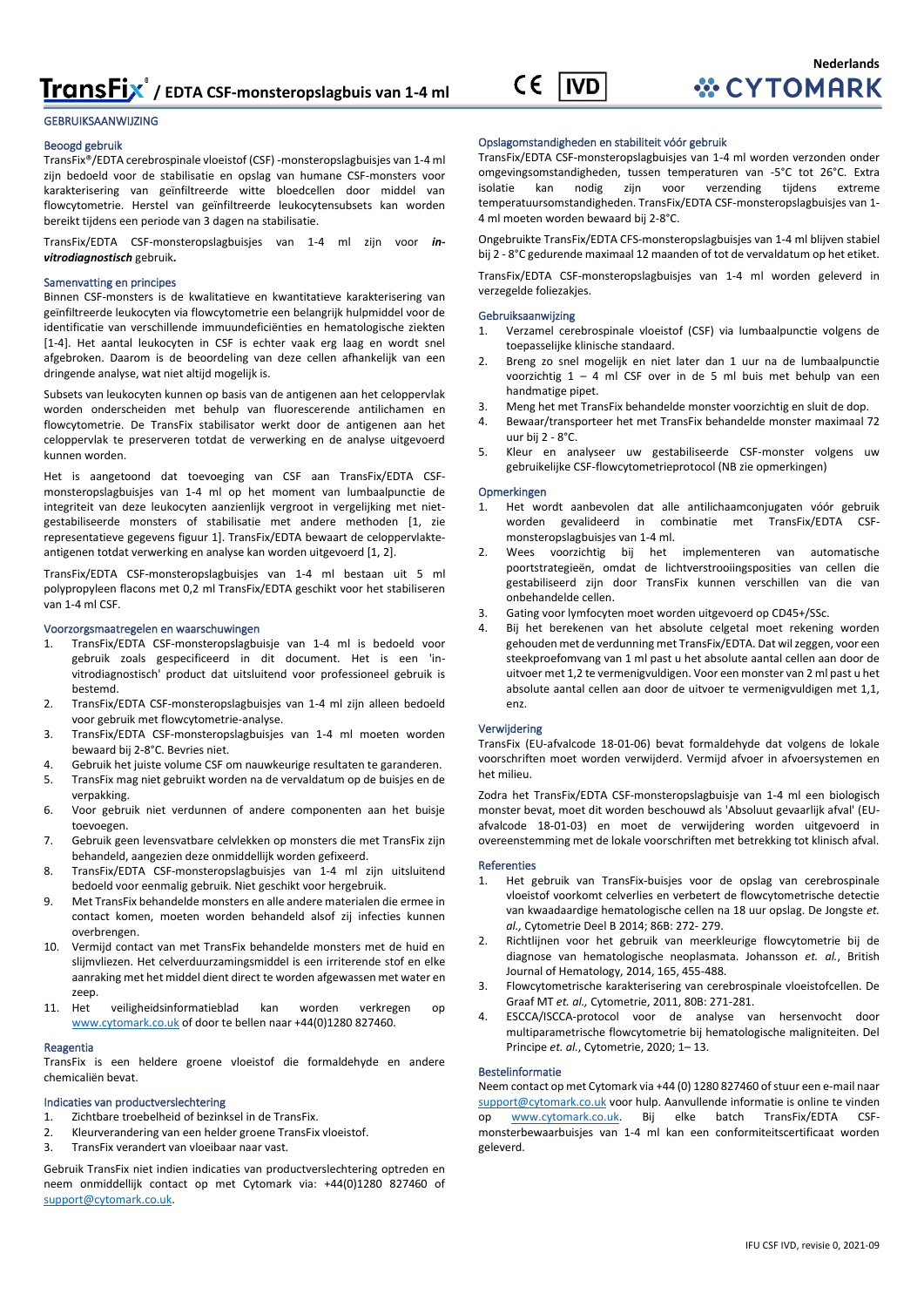# **/ EDTA CSF-monsteropslagbuis van 1-4 ml**

 $\epsilon$ **IVD** 

### **Nederlands** *WCYTOMARK*

| Productbeschrijving                              | Catalogusnummers |
|--------------------------------------------------|------------------|
| TransFix / EDTA CSF-monsteropslagbuis van 1-4 ml | TF-CSF-L-2       |
| (2 buisjes)                                      |                  |
| TransFix / EDTA CSF-monsteropslagbuis 1-4 ml (10 | TF-CSF-L-10      |
| buisjes)                                         |                  |
| TransFix / EDTA CSF-monsteropslagbuis van 1-4 ml | TF-CSF-L-25      |
| (25 buisjes)                                     |                  |
| TransFix / EDTA CSF-monsteropslagbuis 1-4 ml (50 | TF-CSF-L-50      |
| buisjes)                                         |                  |

Cytomark, een afdeling van Caltag Medsystems Ltd.



Caltag Medsystems Ltd, Whiteleaf Business Centre, 11 Little Balmer, Buckingham, MK18 1TF, VK



Advena Ltd, Tower Business Centre, 2e Flr, Tower Street, Swatar, BKR 4013, Malta

REPRESENTATIEVE GEGEVENS (P-CSF-005-RAPPORT Duur van stabilisatie van CSF-monsters behandeld met TransFix/EDTA (MC009), Caltag Medsystems Ltd 2021– niet gepubliceerd)

Figuur 1 a-e toont herstel van monocyten, subsets van T-cellen, NK-cellen en Bcellen van Mock CSF (Thermo Fisher Scientific MAS-CSF (CSF-MP) verrijkt met PBMC's) gestabiliseerd met TransFix/EDTA, basale RPMI en volledige RPMI, en vergeleken met niet-gestabiliseerde Mock CSF (controle) op verschillende tijdstippen. Voor elk monster werdt van de gegevens van drie herhalingen op elk tijdstip het gemiddelde genomen. Elke replica bevatte 100 µl monster met ongeveer1x106 PBMC's/ml, dus een totaal van ongeveer 100.000 PBMC's per replica in elke buis.



#### Figuur 1b. CD45+CD3+CD8+ T-cellen



#### Figuur 1c. CD45+CD3-CD19+CD20+ B-cellen







#### Figuur 1 e. CD45+CD14+ monocyten

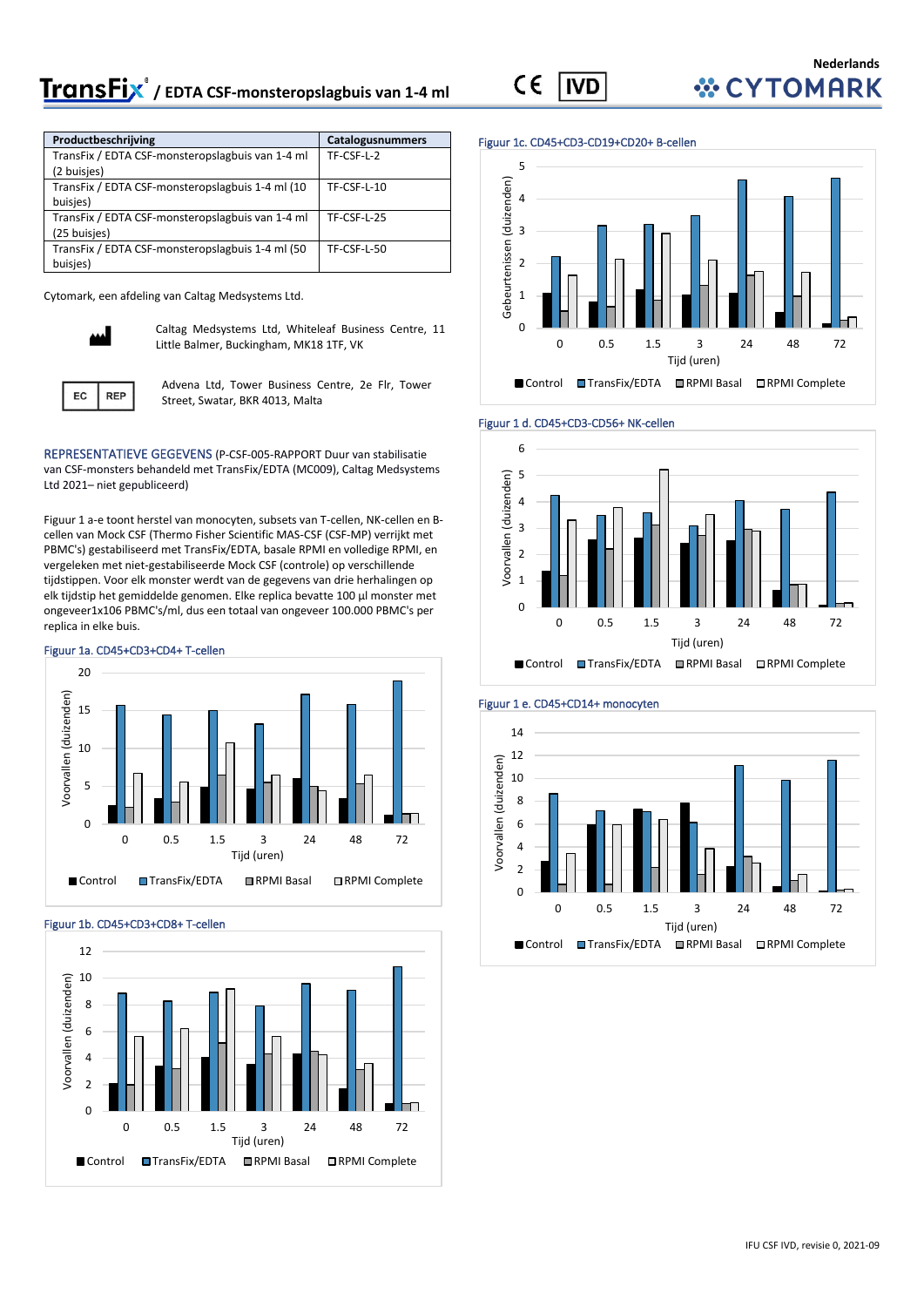TransFix<sup>®</sup>/Tubo de Armazenamento de Amostras de LCR de 1-4ml  $\mathsf{C}\mathsf{C}$ 

#### INSTRUÇÕES DE UTILIZAÇÃO

#### Utilização Pretendida

Os Tubos de Armazenamento de Amostras de Líquido Cefalorraquidiano de 1- 4ml TransFix® / EDTA (LCR) destinam-se à estabilização e armazenamento de amostras de LCR humano para caracterização de glóbulos brancos infiltrados por citometria de fluxo. A recuperação de subconjuntos de leucócitos infiltrados pode ser realizada ao longo de um período de 3 dias após a estabilização.

Os Tubos de Armazenamento de Amostras de LCR de 1-4ml TransFix / EDTA são para **Utilização em Diagnóstico** *In Vitro***.**

#### Resumo e Princípios

Nas amostras de LCR, a caracterização qualitativa e quantitativa de leucócitos infiltrados via citometria de fluxo é uma ferramenta importante para a identificação de várias imunodeficiências e doenças hematológicas [1-4]. No entanto, a quantidade de leucócitos presentes no LCR é com frequência muito baixa e degrada-se rapidamente. Portanto, a avaliação dessas células depende de análises urgentes, o que nem sempre é possível.

Os subconjuntos de leucócitos podem ser distinguidos por antígenos de superfície celular usando anticorpos fluorescentes e citometria de fluxo. O estabilizador TransFix atua preservando antígenos de superfície celular de subconjuntos de linfócitos até que o processamento e a análise possam ser realizados.

Foi demonstrado que a adição de LCR aos Tubos de Armazenamento de Amostras de LCR de 1-4ml TransFix / EDTA no momento da punção lombar prolonga significativamente a integridade desses leucócitos em comparação com amostras não estabilizadas ou estabilização por outros métodos [1, ver Dados representativos Figura 1]. O TransFix / EDTA preserva os antígenos da superfície celular até que o processamento e a análise possam ser realizados [1, 2].

Os Tubos de Armazenamento de Amostras de LCR de 1-4ml TransFix / EDTA consistem em frascos de polipropileno de 5ml contendo 0,2 ml de TransFix / EDTA adequados para estabilizar 1-4 ml de LCR.

#### Precauções e Avisos

- 1. O Tubo de Armazenamento de Amostras de LCR de 1-4 ml TransFix / EDTA deve ser usado conforme especificado neste documento. É um produto de 'Diagnóstico In Vitro' apenas para utilização profissional.
- 2. Os Tubos de Armazenamento de Amostras de LCR de 1-4 ml TransFix / EDTA são apenas para utilização em análise de citometria de fluxo.
- 3. Os Tubos de Armazenamento de Amostras de LCR de 1-4 ml TransFix / EDTA devem ser armazenados a 2-8 ° C. Não congelar.
- 4. Utilize o volume correto de LCR para garantir resultados precisos.
- 5. Não utilize após o prazo de validade nos tubos e embalagens.
- 6. Não dilua ou adicione outros componentes ao tubo antes de utilizar.
- 7. Não utilize manchas de viabilidade celular em amostras tratadas com TransFix, pois elas são fixadas instantaneamente.
- 8. Os Tubos de Armazenamento de Amostras de LCR de 1-4 ml TransFix / EDTA são de utilização única. Não reutilizar.
- 9. As amostras tratadas com TransFix e todos os materiais que entram em contacto com ele devem ser manuseados como se fossem capazes de transmitir infeções.
- 10. Evitar o contacto das amostras tratadas com TransFix com a pele e membranas mucosas. O conservante celular é irritante e qualquer contacto deve ser lavado imediatamente com água e sabão.
- 11. A Folha de Dados de Segurança pode ser obtida em [www.cytomark.co.uk](http://www.cytomark.co.uk/) ou ligando para +44(0)1280 827460.

#### Reagentes

O TransFix é um líquido verde claro que contém formaldeído e outros produtos químicos.

#### Indícios de Deterioração do Produto

- 1. Obscuridade ou precipitado visível no TransFix.
- 2. Mudança de cor do TransFix de um líquido verde claro.
- 3. O TransFix muda de líquido para sólido.

Caso haja indícios de deterioração do produto, não utilize e entre em contacto imediatamente com a Cytomark em: +44(0)1280827460 ou [support@cytomark.co.uk.](mailto:cytomark@caltagmedsystems.co.uk) 

#### Condições e Estabilidade de Armazenamento Pré-Utilização

Os tubos de armazenamento de amostras TransFix / EDTA CSF de 1-4ml são enviados em condições ambientais, a temperaturas de -5 ° C a 26 ° C. Pode ser necessário isolamento adicional para transporte durante condições extremas de temperatura. Os Tubos de Armazenamento de Amostras TransFix / EDTA CSF de 1-4 ml devem ser armazenados a 2-8°C na chegada.

Os Tubos de Armazenamento de Amostras LCR de 1-4ml TransFix / EDTA não usados são estáveis a 2-8°C até 12 meses ou até à data de validade indicada no rótulo.

Os Tubos de Armazenamento de Amostras de LCR de 1-4ml TransFix / EDTA são fornecidos em embalagens de alumínio seladas.

#### Instruções de Utilização

- 1. Recolha o líquido cefalorraquidiano (LCR) por punção lombar de acordo com o padrão clínico respetivo.
- 2. Transfira cuidadosamente 1-4 ml de LCR para o tubo de 5 ml usando uma pipeta manual o mais rápido possível e no máximo 1 hora após a punção lombar.
- 3. Misture suavemente a amostra tratada com TransFix e feche a tampa.
- 4. Armazene / transporte a amostra tratada com TransFix até 72 horas a 2-8  $^{\circ}$  C.
- 5. Manche e analise a amostra de LCR estabilizada de acordo com o protocolo normal de citometria de fluxo de LCR (N.B. ver Notas)

#### Notes

- 1. Recomenda-se que todos os conjugados de anticorpos sejam validados em associação com os Tubos de Armazenamento de Amostras de LCR de 1-4ml TransFix / EDTA antes da utilização.
- 2. Tenha cuidado ao implementar estratégias de comutação automática, pois as posições de dispersão de luz das células estabilizadas por TransFix podem ser diferentes daquelas das células não tratadas.
- 3. A comutação para linfócitos deve ser realizada em CD45 + / SSc.
- 4. Caso esteja a calcular contagens de células absolutas, a diluição com TransFix / EDTA deve ser contabilizada. Ou seja, para um tamanho de amostra de 1ml, ajuste a contagem absoluta de células multiplicando a saída por 1,2. Para um tamanho de amostra de 2ml, ajuste a contagem absoluta de células multiplicando a saída por 1,1, etc.

#### **Tratamento**

O TransFix (Código de Resíduos da UE 18-01-06) contém formaldeído que deve ser eliminado de acordo com os regulamentos locais. Evite descartar em sistemas de drenagem e no meio ambiente.

Uma vez que o Tubo de Armazenamento de Amostras LCR de 1-4ml TransFix / EDTA contém uma amostra biológica, ele deve ser considerado um "Perigo Absoluto" (Código de Resíduos da UE 18-01-03) e o descarte deve ser feito de acordo com os regulamentos locais sobre resíduos clínicos.

#### Referências

- 1. A utilização de Tubos de Armazenamento de Líquido Cefalorraquidiano TransFix evita a perda celular e melhora a deteção por citometria de fluxo de células hematológicas malignas após 18 horas de armazenamento. De Jongste et. al., Cytometry Part B 2014; 86B: 272-279.
- 2. Diretrizes sobre a utilização da Citometria de Fluxo Multicolor no Diagnóstico de Neoplasias Hematológicas. Johansson et. al., British Journal of Hematology, 2014, 165, 455-488.
- 3. Caracterização por Citometria de Fluxo de Células do Líquido Cefalorraquidiano. De Graaf MT et. al., Cytometry, 2011, 80B: 271-281.
- 4. Protocolo ESCCA / ISCCA para a Análise do Líquido Cefalorraquidiano por Citometria de Fluxo Multiparamétrica em Doenças Malignas Hematológicas. Del Principe et. al., Citometria, 2020; 1–13.

#### Informações sobre encomendas

Ligue para a Cytomark no telefone +44 (0) 1280 827460 ou envie um e-mail para [support@cytomark.co.uk](mailto:support@cytomark.co.uk) para obter assistência. Podem ser encontradas informações adicionais online e[m www.cytomark.co.uk.](http://www.cytomark.co.uk/) Pode ser fornecido um certificado de conformidade com cada lote de Tubos de Armazenamento de Amostras LCR de 1-4ml TransFix / EDTA.

| Descrição do Produto                                                            | <b>Números</b><br>do<br>Catálogo |
|---------------------------------------------------------------------------------|----------------------------------|
| Tubo de Armazenamento de Amostras de LCR de 1-4ml<br>TransFix / EDTA (2 tubos)  | TF-LCR-L-2                       |
| Tubo de Armazenamento de Amostras de LCR de 1-4ml<br>TransFix / EDTA (10 tubos) | TF-LCR-L-10                      |
| Tubo de Armazenamento de Amostras de LCR de 1-4ml<br>TransFix / EDTA (25 tubos) | TF-LCR-L-25                      |
| Tubo de Armazenamento de Amostras de LCR de 1-4ml<br>TransFix / EDTA (50 tubos) | <b>TF-LCR-L-50</b>               |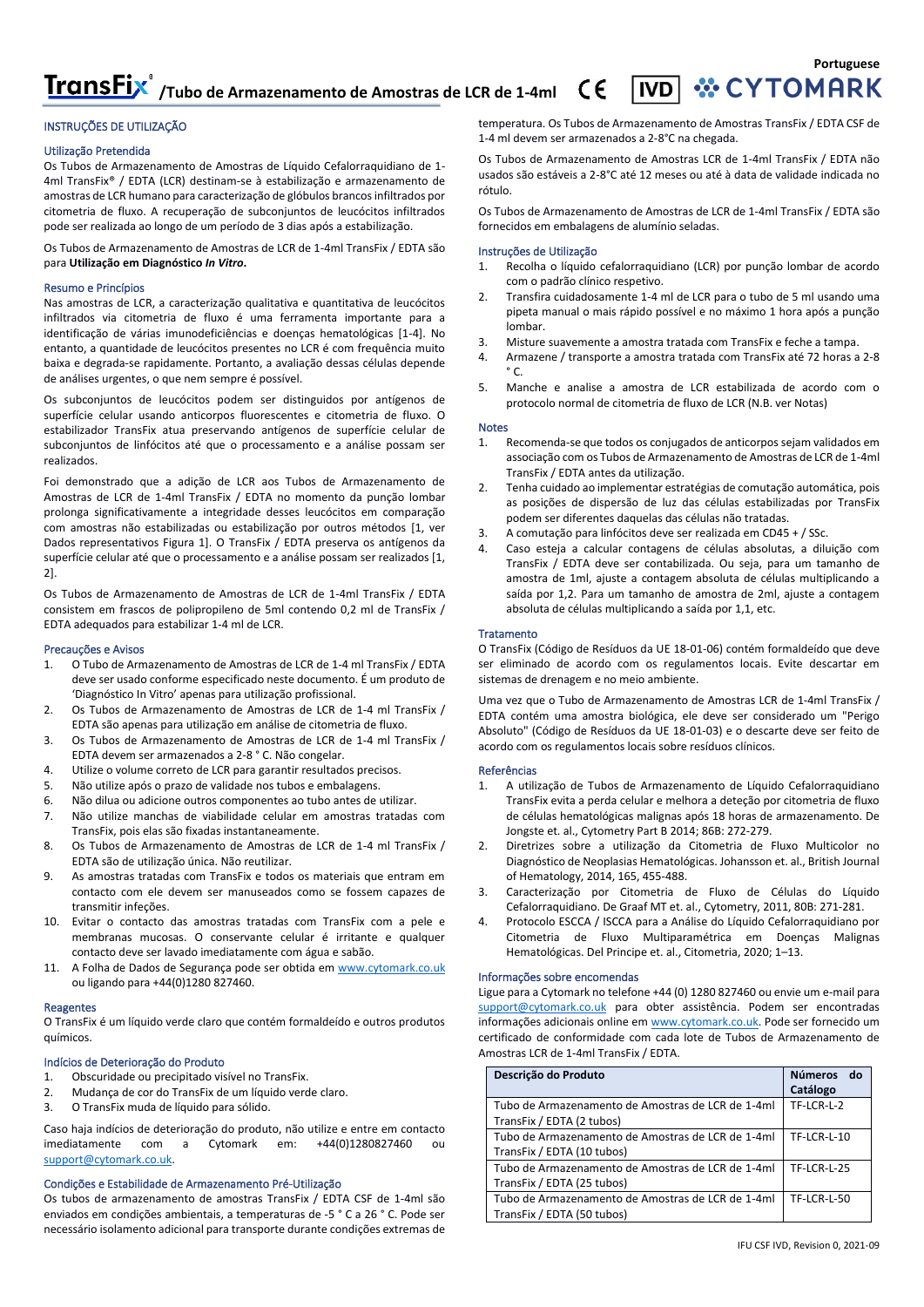**TransFix**<sup>®</sup> /Tubo de Armazenamento de Amostras de LCR de 1-4ml CE

**Portuguese YTOMARK** 

Cytomark, uma Divisão da Caltag Medsystems Ltd.



Caltag Medsystems Ltd, Whiteleaf Business Centre, 11 Little Balmer, Buckingham, MK18 1TF, UK



Advena Ltd, Tower Business Centre, 2nd Flr, Tower Street, Swatar, BKR 4013, Malta

DADOS REPRESENTATIVOS (RELATÓRIO P-LCR-005 Extensão da Estabilização das Amostras de LCR tratadas com TransFix / EDTA (MC009), Caltag Medsystems Ltd 2021– não publicado)

A Figura 1 a-e. mostra a recuperação de monócitos, subconjuntos de células T, células NK e células B de LCR Simulado (Thermo Fisher Scientific MAS-LCR (LCR-PM) incrementado com CMSP) estabilizados com TransFix / EDTA, RPMI basal e RPMI completo, e em comparação com o LCR Simulado não estabilizado (controle) em vários momentos específicos. Foi calculada a média dos dados de três réplicas para cada amostra em cada momento específico. Cada réplica era 100 µl de amostra a aproximadamente 1x106 CMSP / ml, portanto, um total de aproximadamente 100.000 CMSP por réplica em cada tubo.









#### Figura 1 c. CD45+CD3-CD19+CD20+ Células B









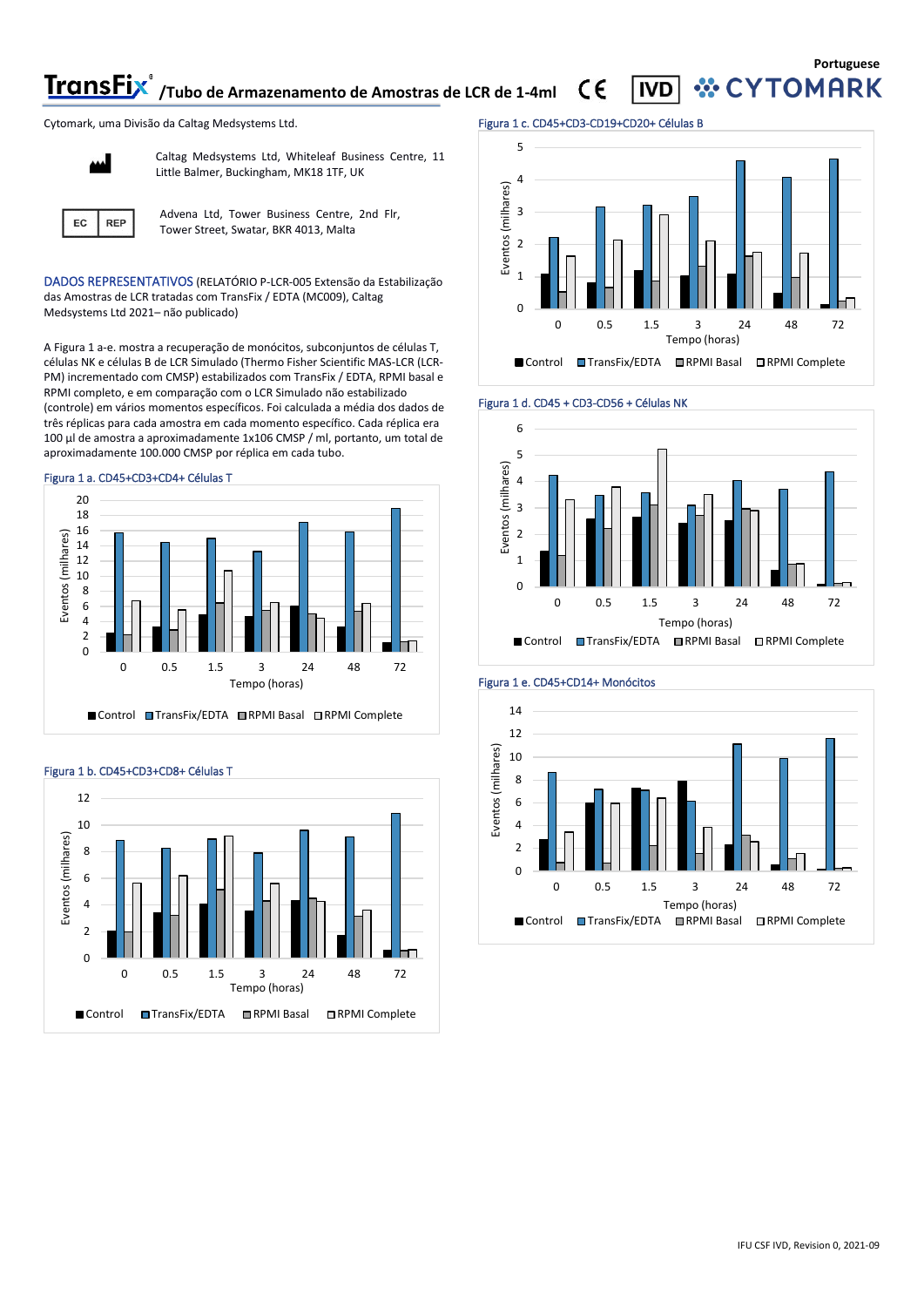

#### BRUKSANVISNING

#### Avsedd användning

TransFix®/EDTA Cerebrospinal Fluid (CSF) 1-4ml Provlagringsrör är avsedda för stabilisering och lagring av mänskliga CSF-prover för karakterisering av infiltrerade vita blodkroppar genom flödescytometri. Återvinning av infiltrerade leucocyte delmängder kan uppnås under en 3-dagarsperiod efter stabilisering.

TransFix/EDTA CSF 1-4ml Prov förvaringsrör är för *In Vitro* **Diagnostic Use.**

#### Sammanfattning och principer

Inom CSF-exemplar är kvalitativ och kvantitativ karakterisering av infiltrerade leukocyter via flödescytometri ett viktigt verktyg för identifiering av olika immunbrister och hematologic sjukdomar [1-4]. Antalet leukocyter som finns i CSF är dock ofta mycket lågt och bryts ned snabbt. Därför är bedömningen av dessa celler beroende av brådskande analys som inte alltid är möjlig.

Undergrupper av leukocyter kan särskiljas genom cellytans antigener med fluorescerande antikroppar och flödescytometri. TransFix-stabilisatorn verkar genom att bevara cellytans antigener av lymfocytundergrupper tills bearbetning och analys kan utföras.

Tillsats av CSF till TransFix/EDTA CSF 1-4ml Provlagringsrör vid tidpunkten för ländryggspunktion har visat sig avsevärt förlänga integriteten hos dessa leukocyter jämfört med ostabiliserade prover eller stabilisering med andra metoder [1, se representativa data Figure 1]. TransFix/EDTA bevarar cellytans antigener tills bearbetning och analys kan utföras [1, 2].

TransFix/EDTA CSF 1-4ml Provlagringsrör består av 5 ml polypropylenflaskor som innehåller 0,2 ml TransFix/EDTA som lämpar sig för att stabilisera 1-4 ml CSF.

#### Försiktighetsåtgärder och varningar

- 1. TransFix/EDTA CSF 1-4ml Provlagringsrör är avsett att användas enligt vad som anges i detta dokument. Det är en "In Vitro Diagnostic"produkt endast för professionellt bruk.
- 2. TransFix/EDTA CSF 1-4ml Provlagringsrör är endast för användning med flödescytometrianalys.
- 3. TransFix/EDTA CSF 1-4ml Prov förvaringsrör måste förvaras vid 2-8°C. Frys inte.
- 4. Använd rätt volym av CSF för att säkerställa korrekta resultat.
- 5. Använd inte efter utgångsdatumet på rören och förpackningen.
- 6. Späd inte ut eller tillsätt andra komponenter i röret före användning.
- 7. Använd inte cellens livsduglighetsfläckar på prover som behandlats med TransFix eftersom de fixeras omedelbart.
- 8. TransFix/EDTA CSF 1-4ml Provlagringsrör är endast engångsbruk. Återanvändning inte.
- 9. TransFix-behandlade prover och allt material som kommer i kontakt med det bör hanteras som om det kan överföra infektion.
- 10. Undvik kontakt med TransFix-behandlade prover med huden och slemhinnorna. Cellskyddsmedlet är irriterande och all kontakt ska tvättas bort med tvål och vatten omedelbart.
- 11. Safety Data Sheet kan erhållas på [www.cytomark.co.uk](http://www.cytomark.co.uk/) eller genom att ringa +44(0)1280 827460.

#### Reagenser

TransFix är en klargrön vätska som innehåller formaldehyd och andra kemikalier.

#### Indikationer på produktförsämring

- 1. Grumlighet eller fällning synlig i TransFix.
- 2. Färgförändring av TransFix från en klargrön vätska.
- 3. TransFix byter från vätska till fast.

Om indikationer på produktförsämring inträffar, använd inte och kontakta Cytomark omedelbart på: +44(0)1280 82746[0 eller support@cytomark.co.uk.](mailto:cytomark@caltagmedsystems.co.uk) 

#### Förvaringsförhållanden och stabilitet före användning

TransFix/EDTA CSF 1-4ml Provlagringsrör levereras i omgivningsförhållanden, mellan temperaturer på -5°C till 26°C. Ytterligare isolering kan krävas för transport under extrema temperaturförhållanden. TransFix/EDTA CSF 1-4ml Prov förvaringsrör måste förvaras vid 2-8°Cvid ankomsten.

Oanvända TransFix/EDTA CSF 1-4ml Provlagringsrör är stabila vid 2 - 8 °C i upp till 12 månader eller fram till utgångsdatumet på etiketten.

TransFix/EDTA CSF 1-4ml Prov förvaringsrör levereras i förseglade foliepåsar.

#### Bruksanvisning

- 1. Samla cerebrospinalvätska (CSF) genom ländryggspunktion enligt relevant klinisk standard.
- 2. Överför försiktigt 1 4ml CSF till 5 ml-röret med en manuell pipett så snart som möjligt och senast 1 timme efter ländryggspunktion.
- 3. Blanda försiktigt det TransFix-behandlade provet och stäng locket.
- 4. Förvara/transportera det TransFix-behandlade provet i upp till 72 timmar vid 2 - 8 °C.
- 5. Färga och analysera ditt stabiliserade CSF-prov enligt ditt vanliga CSFflödescytometriprotokoll (N.B. se Anteckningar)

#### Anteckningar

- 1. Det rekommenderas att alla antikroppskonjugat valideras i samband med TransFix/EDTA CSF 1-4ml Provlagringsrör före användning.
- 2. Var försiktig när du implementerar automatiska gatingstrategier eftersom ljusspridningspositioner för celler som stabiliserats av TransFix kan skilja sig från dem i obehandlade celler.
- 3. Gating för lymfocyter ska utföras på CD45+/SSc.
- 4. Vid beräkning av absoluta cellantal måste utspädningen med TransFix/EDTA redovisas. Dvs. för en provstorlek på 1 ml justera det absoluta cellantalet genom att multiplicera utdata med 1,2. För en provstorlek på 2 ml justera det absoluta cellantalet genom att multiplicera utdata med 1,1 osv.

#### Förfogande

TransFix (EU:s avfallskod 18-01-06) innehåller formaldehyd som ska kasseras i enlighet med lokala föreskrifter. Undvik att göra dig av med dräneringssystem och miljö.

När TransFix/EDTA CSF 1-4ml Provlagringsrör innehåller ett biologiskt prov måste det betraktas som en "absolut fara" (EU:s avfallskod 18-01-03) och bortskaffandet är i enlighet med lokala bestämmelser om kliniskt avfall.

#### Referenser

- 1. Användning av TransFix Cerebrospinal Fluid Storage Tubes förhindrar cellulär förlust och förbättrar flöde cytometrisk detektion av maligna hematologiska celler efter 18 timmars lagring. De Jongste et. al. , Cytometri del B 2014; 86B: 272– 279.
- 2. Riktlinjer för användning av multikolor flöde cytometri i diagnos av hematologiska tumörer. Johansson et. al., British Journal of Haematology, 2014, 165, 455-488.
- 3. Flöde Cytometrisk Characterization av Cerebrospinal Fluid Cells. De Graaf MT et. al, Cytometri, 2011, 80B: 271-281.
- 4. ESCCA/ISCCA Protocol för Analysis av Cerebrospinal Fluid av Multiparametric Flågcytometri i Hematologiska Malignancies. Del Principe et. al., Cytometri, 2020; 1– 13.

#### Beställa information

Ring Cytomark på +44(0)1280 827460 elle[r e-post support@cytomark.co.uk](mailto:cytomark@caltagmedsystems.co.uk) för hjälp. Ytterligare information finns online på [www.cytomark.co.uk.](http://www.cytomark.co.uk/) Ett intyg om överensstämmelse kan förses med varje sats TransFix/EDTA CSF 1-4ml provlagringsrör.

| Produktbeskrivning                                    | Katalognum<br>mer |
|-------------------------------------------------------|-------------------|
| TransFix / EDTA CSF 1-4ml Prov förvaringsrör (2 rör)  | TF-CSF-L-2        |
| TransFix / EDTA CSF 1-4ml Prov förvaringsrör (10 rör) | TF-CSF-L-10       |
| TransFix / EDTA CSF 1-4ml Prov förvaringsrör (25 rör) | TF-CSF-L-25       |
| TransFix / EDTA CSF 1-4ml Prov förvaringsrör (50 rör) | TF-CSF-L-50       |

Cytomark, en avdelning inom Caltag Medsystems Ltd.



Caltag Medsystems Ltd, Whiteleaf Business Centre, 11 Little Balmer, Buckingham, MK18 1TF, Storbritannien



Advena Ltd, Tower Business Centre, 2nd Flr, Tower Street, Swatar, BKR 4013, Malta